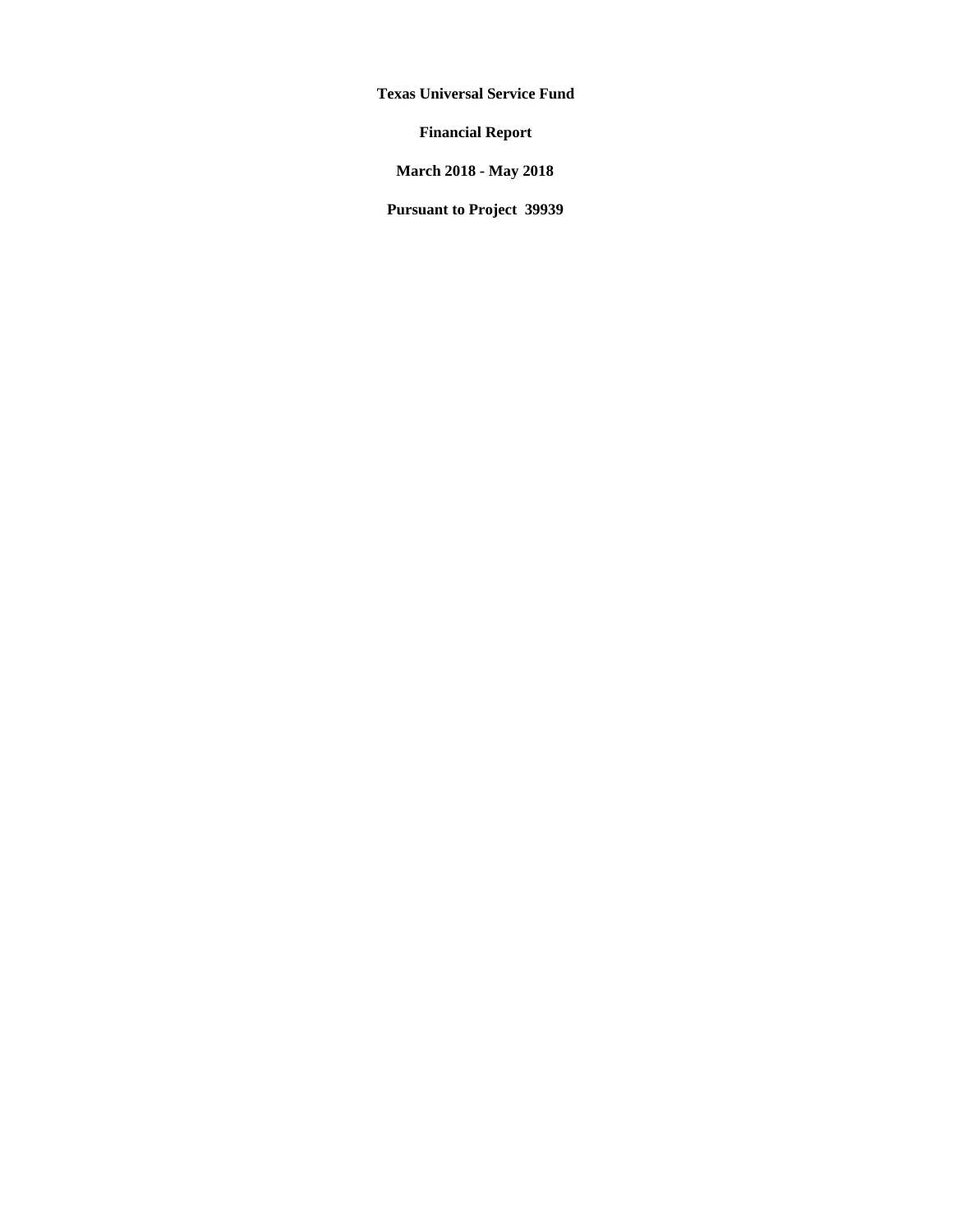#### **Table of Contents**

| Page | Topic                                                            |
|------|------------------------------------------------------------------|
| 2    | <b>Cash Flow</b>                                                 |
| 3    | <b>Small and Rural ILEC Support</b>                              |
| 5    | <b>PURA Support</b>                                              |
| 6    | <b>Lifeline Support</b>                                          |
| 8    | <b>High Cost Support</b>                                         |
| 9    | <b>High Cost Uncertificated Support</b>                          |
| 10   | <b>IntraLATA Support</b>                                         |
| 11   | 56.025 FUSF Loss Recovery Support                                |
| 12   | <b>Tel-Assistance Support</b>                                    |
| 13   | <b>Texas Telecommunications Relay Service</b>                    |
| 14   | <b>Specialized Telecommunications Assistance Program</b>         |
| 17   | <b>Specialized Telecommunications Assistance Program Refunds</b> |
| 18   | <b>Audio Newspaper Program</b>                                   |
| 19   | <b>Texas Commission for the Deaf and Hard of Hearing</b>         |
| 20   | <b>Texas Low Income Discount Administrator</b>                   |
| 21   | <b>Public Utility Commission of Texas</b>                        |
| 22   | <b>Account Receivable Refunds</b>                                |
| 23   | <b>Texas Universal Service Fund Administrative Fee</b>           |
| 24   | <b>Texas USF External Audit</b>                                  |
| 25   | <b>Texas USF Unclaimed Funds</b>                                 |
| 26   | <b>Texas Universal Service Fund Collection Agency Fee</b>        |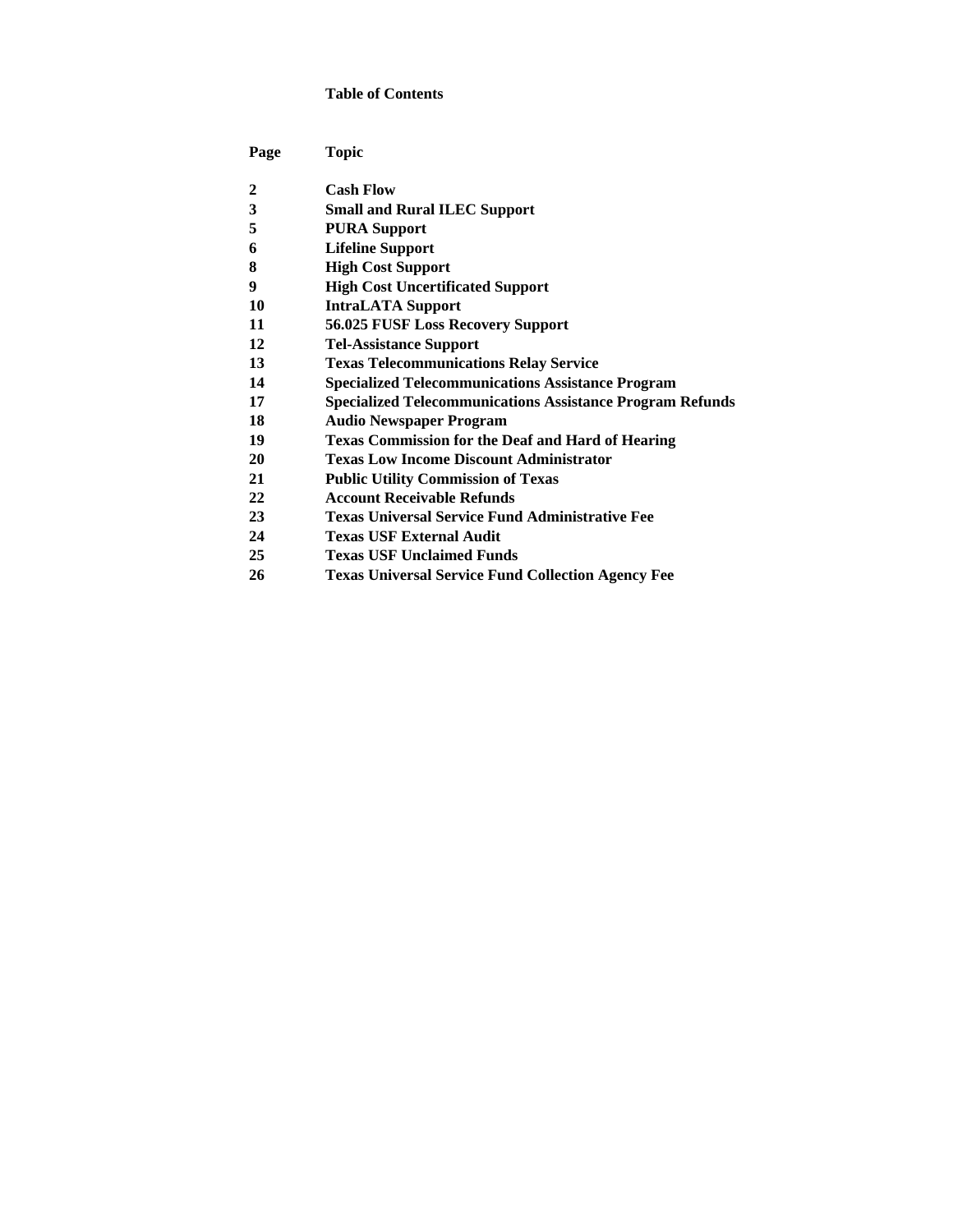#### **Texas Universal Service Fund Cash Flow March 2018 - May 2018**

| <b>Statement of Cash Flows</b>                                   |                  |
|------------------------------------------------------------------|------------------|
| <b>Beginning Balance</b>                                         | \$181,639,975.44 |
| <b>Cash Flows from Operating Activities:</b>                     |                  |
| <b>Receipts from Contributors</b>                                | \$47,632,918.51  |
| <b>Disbursement Refunds</b>                                      |                  |
| <b>Interest Income</b>                                           | \$632,661.75     |
|                                                                  | \$48,265,580.26  |
| <b>Telecommunications Program Expenditures:</b>                  |                  |
| <b>Small &amp; Rural ILEC Support</b>                            | \$20,497,207.98  |
| <b>PURA Support</b>                                              | \$579,753.03     |
| <b>Lifeline Support</b>                                          | \$1,300,795.67   |
| <b>High Cost Support</b>                                         | \$20,974,092.49  |
| <b>High Cost Uncertificated Support</b>                          | \$51,935.71      |
| <b>IntraLATA Support</b>                                         | \$85,592.82      |
| 56.025 FUSF Loss Recovery                                        | \$930,016.00     |
| <b>Tel-Assistance Support</b>                                    | \$614.79         |
| <b>Texas Telecommunications Relay Service</b>                    | \$658,279.81     |
| <b>Specialized Telecommunications Assistance Program</b>         | \$2,395,774.19   |
| <b>Specialized Telecommunications Assistance Program Refunds</b> | $(\$978.94)$     |
| <b>Audio Newpapers Program</b>                                   | \$159,941.68     |
| <b>Total Quarterly Program Expenditures</b>                      | \$47,633,025.23  |
| <b>Administrative Expenditures:</b>                              |                  |
| <b>Texas Commission for the Deaf and Hard of Hearing</b>         | \$146,305.41     |
| <b>Texas Low Income Discount Administrator</b>                   | \$2,725,621.68   |
| <b>Public Utility Commission of Texas</b>                        | \$169,066.98     |
| <b>Accounts Receivable Refunds</b>                               | \$919.36         |
| <b>Texas Universal Service Fund Administrative Fees</b>          | \$224,596.00     |
| <b>Texas USF External Audit</b>                                  | \$16,800.00      |
| <b>Texas USF Unclaimed Funds</b>                                 | \$0.00           |
| <b>Collection Agency Recovery Fee</b>                            | \$0.00           |
| <b>Total Quarterly Administrative Expenditures</b>               | \$3,283,309.43   |
| <b>Ending Cash and Cash Equivalents</b>                          | \$178,989,221.04 |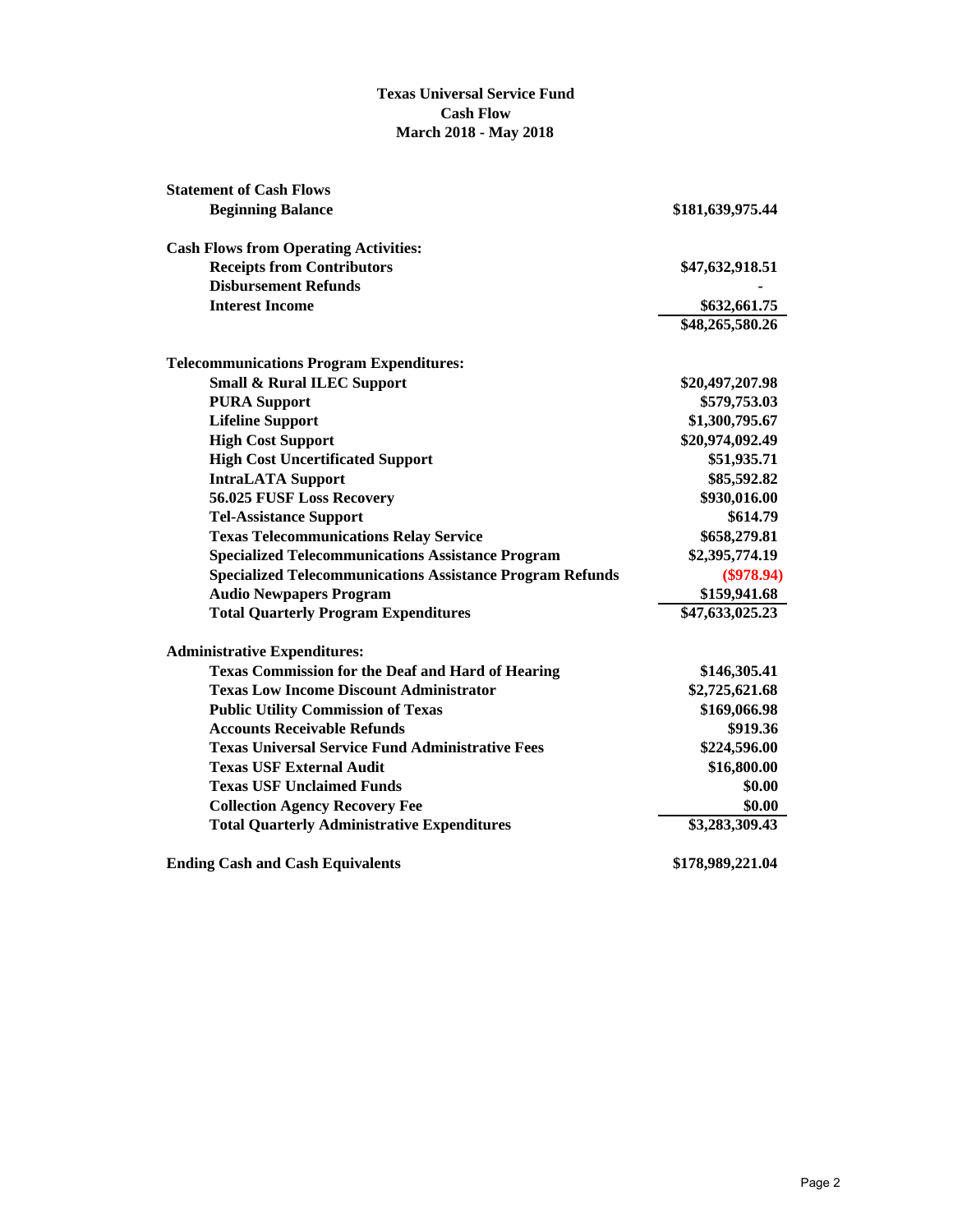# **Texas Universal Service Fund Small and Rural ILEC Support March 2018 - May 2018**

# **Payee Disbursement**

| Alenco Communications, Inc.               | \$514,152.00   |
|-------------------------------------------|----------------|
| Big Bend Telephone Company, Inc.          | \$903,570.00   |
| Blossom Telephone Company Inc.            | \$20,328.00    |
| <b>Border To Border Communications</b>    | \$77,109.00    |
| Brazoria Telephone Company                | \$736,737.00   |
| Brazos Telecommunications, Inc.           | \$188,142.00   |
| Brazos Telephone Cooperative Inc.         | \$181,938.00   |
| Cameron Telephone Company - Texas         | \$132,798.00   |
| Cap Rock Telephone Cooperative Inc.       | \$342,201.00   |
| Central Texas Telephone Co-op             | \$630,894.00   |
| Century Tel of Lake Dallas Inc.           | \$68,964.00    |
| Century Tel of Port Aransas Inc.          | \$25,904.60    |
| Century Tel of San Marcos, Inc.           | \$197,046.08   |
| CGKC&H RCLP dba West Central Wireless     | \$83,655.00    |
| Coleman County Tel Co-op                  | \$162,783.00   |
| Colorado Valley Tel Coop.                 | \$458,238.00   |
| Community Telephone Company Inc.          | \$171,987.00   |
| Consolidated Comm of Fort Bend Company    | \$401,215.12   |
| <b>Consolidated Comm of Texas Company</b> | \$1,283,492.54 |
| Cumby Telephone Cooperative-ILEC          | \$77,547.00    |
| Dell Telephone Cooperative Inc            | \$146,244.00   |
| DialTone Services, LP                     | \$246,872.44   |
| E N M R Telephone Cooperative             | \$65,094.00    |
| Eastex Telephone Cooperative Inc          | \$1,515,024.00 |
| Electra Telephone Company Inc             | \$184,998.00   |
| Etex Telephone Cooperative                | \$844,371.00   |
| ETS Telephone dba En-Touch Systems        | \$48,295.04    |
| Five Area Telephone Coop.                 | \$225,033.00   |
| Ganado Telephone Company Inc.             | \$217,908.00   |
| <b>Grande Communications Networks LLC</b> | \$131,086.42   |
| Guadalupe Valley Telephone Coop.          | \$743,949.18   |
| Hill Country Telephone Cooperative        | \$974,151.00   |
| <b>Industry Telephone Company</b>         | \$274,092.00   |
| La Ward Telephone Exchange, Inc.          | \$129,927.00   |
| Lake Livingston Telephone                 | \$197,751.00   |
| Lipan Telephone Company Inc               | \$195,327.00   |
| Livingston Telephone Company              | \$150,669.00   |
| Mid-Plains Rural Telephone Cooperative    | \$184,947.00   |
| Mid-Tex Cellular Limited                  | \$14,628.42    |
| Muenster Telephone Corporation of Texas   | \$451,980.00   |
| North Texas Telephone Company             | \$39,222.00    |
| Peoples Telephone Cooperative             | \$503,967.00   |
| Poka-Lambro Telephone Cooperative Inc.    | \$602,628.00   |
| Riviera Telephone Company                 | \$275,361.00   |
| Santa Rosa Telephone Cooperative Inc.     | \$133,368.00   |
| South Plains Telephone Cooperative Inc.   | \$312,057.00   |
|                                           |                |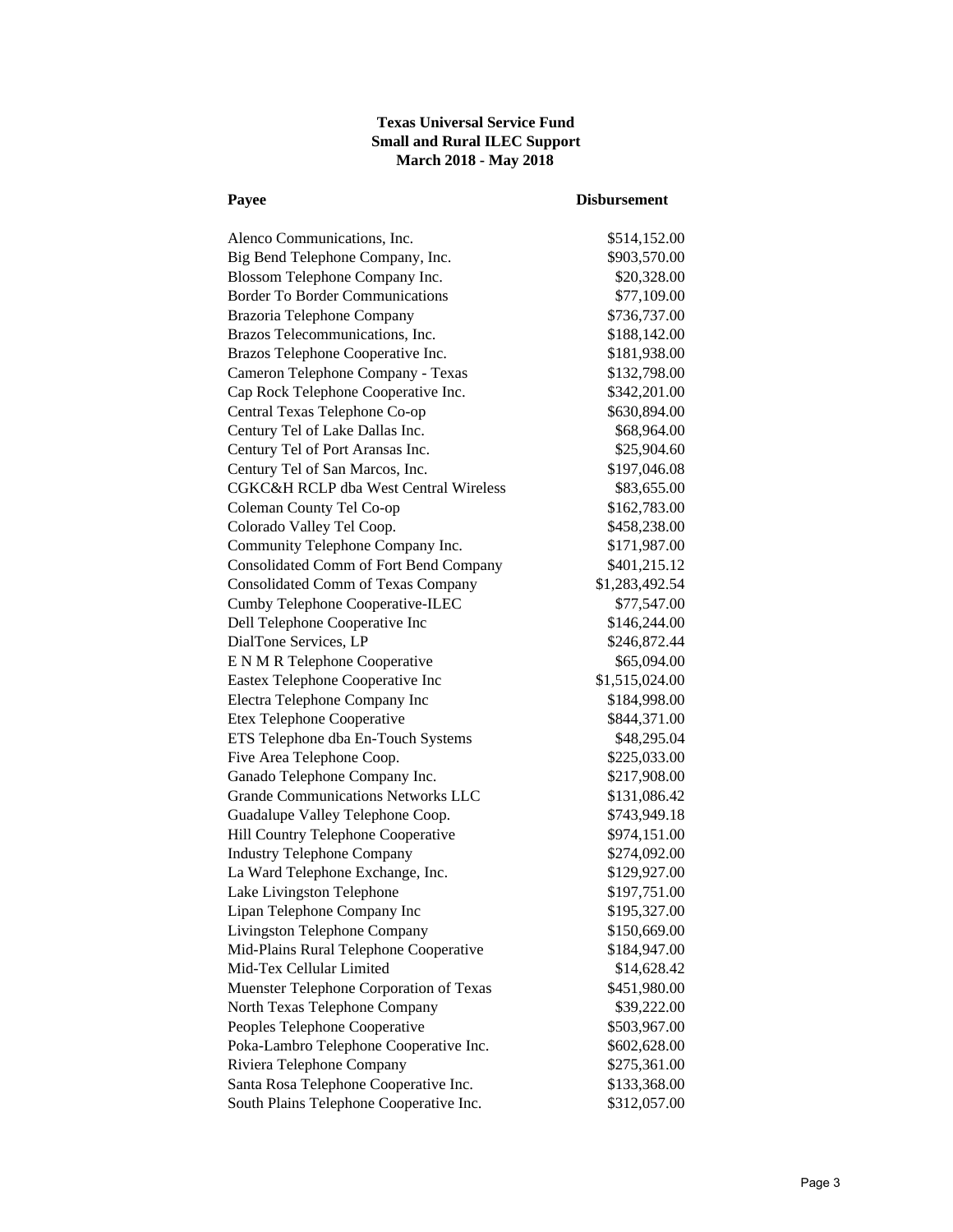# **Texas Universal Service Fund Small and Rural ILEC Support March 2018 - May 2018**

| Payee                                    | <b>Disbursement</b> |
|------------------------------------------|---------------------|
| Southwest Arkansas Telephone Cooperative | \$9,981.00          |
| Southwest Texas Telephone Company        | \$584,520.00        |
| <b>Tatum Telephone Company</b>           | \$150,501.00        |
| Taylor Telephone Cooperative Inc         | \$314,388.00        |
| Texas RSA 15B2 Limited Partnership       | \$100,753.93        |
| Texas Windstream, Inc. fka Alltel        | \$699,426.00        |
| <b>Totelcom Communications, LLC</b>      | \$168,498.00        |
| Valley Telephone Cooperative, Inc.       | \$1,577,415.00      |
| West Central Wireless (C T Cube, LLC)    | \$7,300.80          |
| West Plains Telecommunications Inc.      | \$216,924.00        |
| West Texas Rural Telephone Cooperative   | \$325,425.00        |
| Wes-Texas Telephone Cooperative Inc.     | \$177,288.00        |
| Windstream Communications Kerrville, LP  | \$317,583.81        |
| Windstream Sugar Land, Inc               | \$175,767.60        |
| XIT Rural Telephone Cooperative Inc.     | \$203,784.00        |
|                                          |                     |

**Total \$20,497,207.98**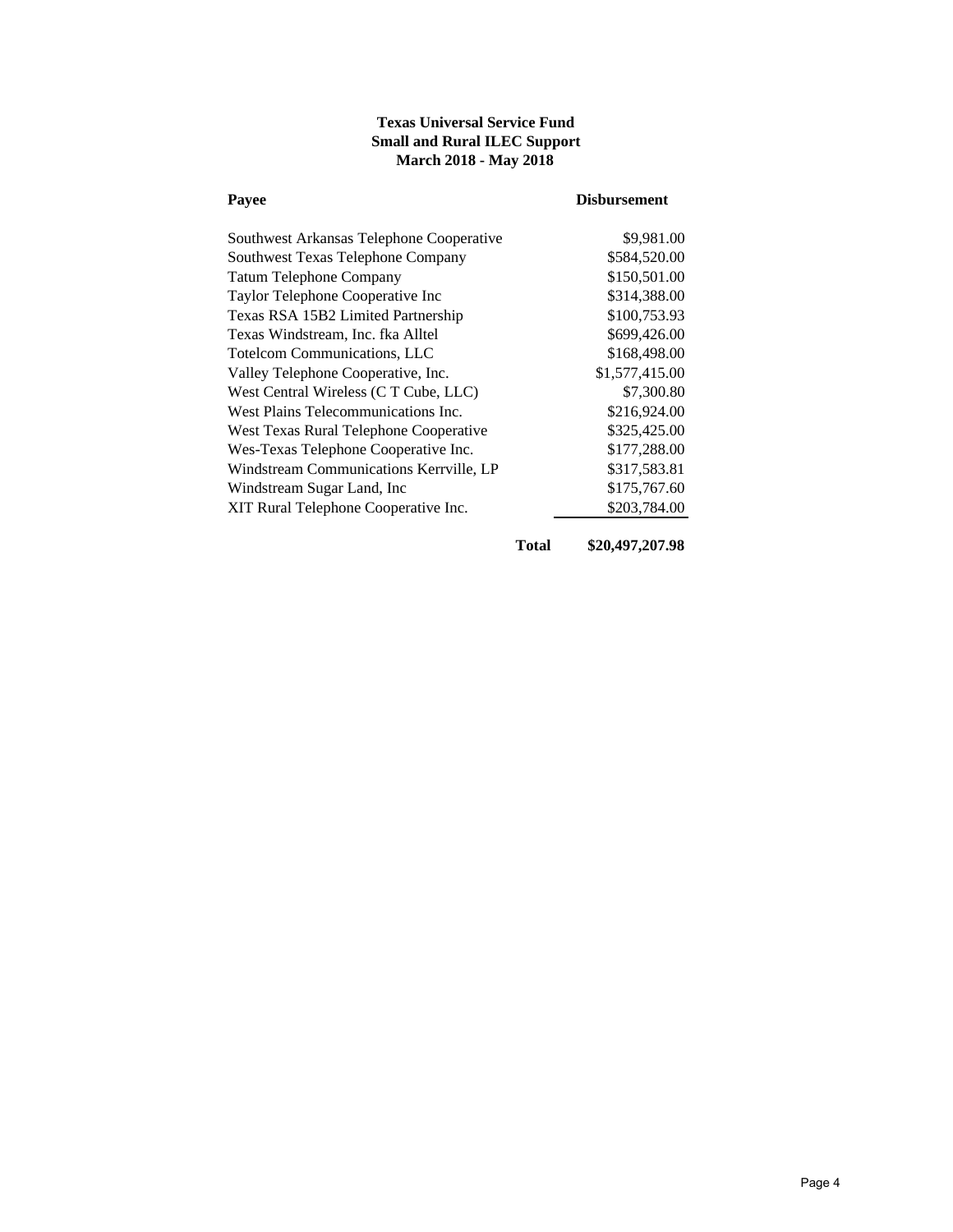# **Texas Universal Service Fund PURA Support March 2018 - May 2018**

| Payee                                   | <b>Disbursement</b> |
|-----------------------------------------|---------------------|
| Big Bend Telephone Company, Inc.        | \$395.954.25        |
| Cap Rock Telephone Cooperative Inc.     | \$120,496.26        |
| Century Tel of Lake Dallas Inc.         | \$0.00              |
| Livingston Telephone Company            | \$33,428.76         |
| Muenster Telephone Corporation of Texas | \$23,418.51         |
| North Texas Telephone Company           | \$6,455.25          |
|                                         |                     |

**Total \$579,753.03**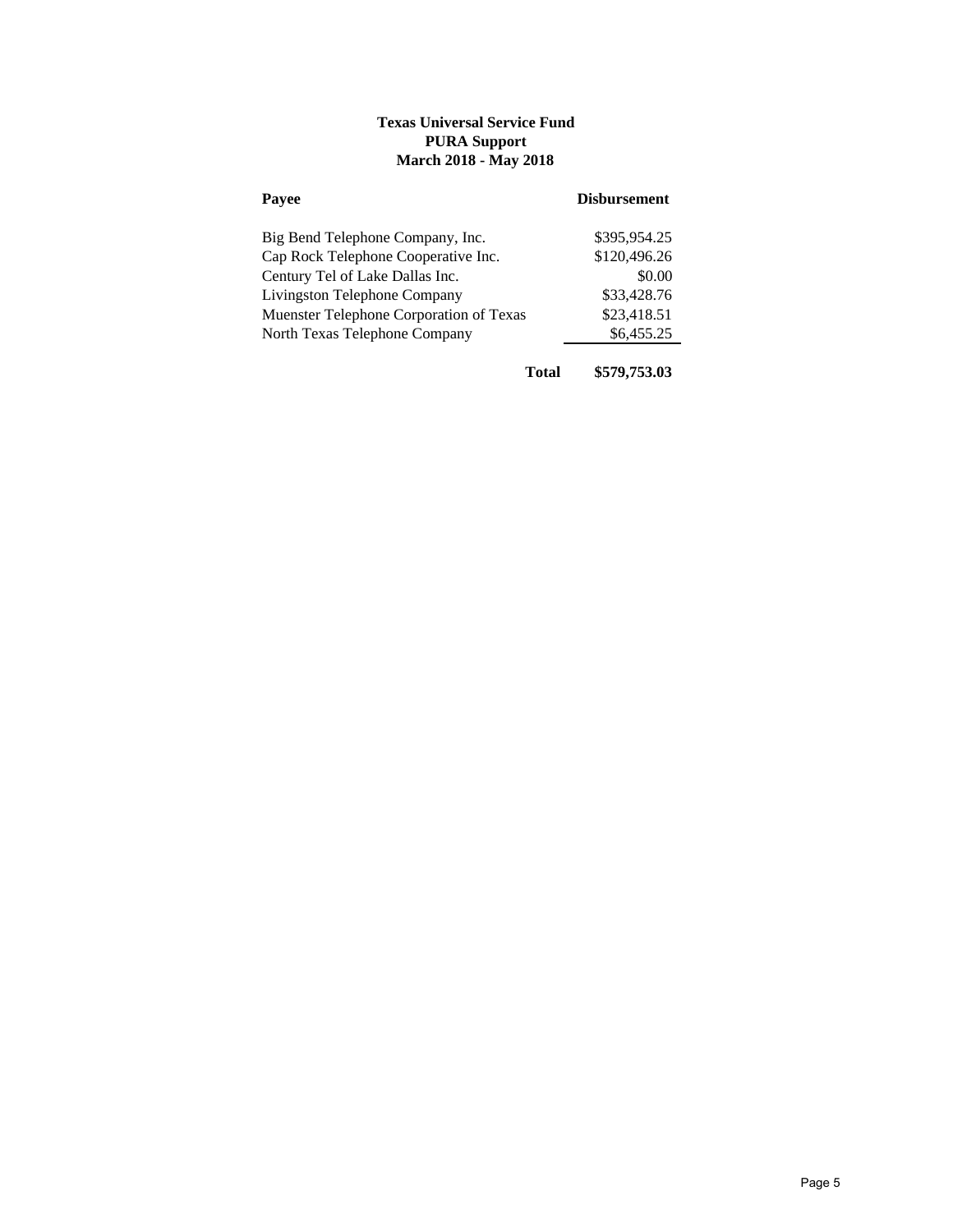# **Texas Universal Service Fund Lifeline Support March 2018 - May 2018**

| Payee                                     | <b>Disbursement</b> |
|-------------------------------------------|---------------------|
| Alenco Communications, Inc.               | \$280.00            |
| AMA Communications dba AMA TechTel Comm   | \$4,382.43          |
| Big Bend Telephone Company, Inc.          | \$3,155.81          |
| Blossom Telephone Company Inc.            | \$360.50            |
| Brazoria Telephone Company                | \$1,189.45          |
| Brazos Telecommunications, Inc.           | \$1,963.50          |
| Brazos Telephone Cooperative Inc.         | \$353.50            |
| Cameron Telephone Company - Texas         | \$195.00            |
| Cap Rock Telephone Cooperative Inc.       | \$1,316.00          |
| Central Telephone Co. of Texas, Inc.      | \$17,642.30         |
| Central Texas Telephone Co-op             | \$1,647.29          |
| Century Tel of Lake Dallas Inc.           | \$136.50            |
| Century Tel of Port Aransas Inc.          | \$70.00             |
| Century Tel of San Marcos, Inc.           | \$1,078.00          |
| CenturyLink of Louisiana, Inc.            | \$94.50             |
| CGKC&H RCLP dba West Central Wireless     | \$1,594.40          |
| Coleman County Tel Co-op                  | \$680.00            |
| Colorado Valley Tel Coop.                 | \$1,089.92          |
| Community Telephone Company Inc.          | \$280.00            |
| Connextions Telcom / FEC Com - closed     | \$0.00              |
| Consolidated Comm of Fort Bend Company    | \$2,217.60          |
| <b>Consolidated Comm of Texas Company</b> | \$15,480.00         |
| Cumby Telephone Cooperative-CLEC          | \$1,318.00          |
| Cumby Telephone Cooperative-ILEC          | \$356.25            |
| Dell Telephone Cooperative Inc            | \$0.00              |
| E N M R Telephone Cooperative             | \$195.50            |
| Eastex Telephone Cooperative Inc          | \$9,328.43          |
| Electra Telephone Company Inc             | \$487.63            |
| Etex Telephone Cooperative                | \$3,412.00          |
| ETS Telephone dba En-Touch Systems        | \$30.96             |
| Everybody's Phone Company                 | \$1,722.83          |
| Five Area Telephone Coop.                 | \$210.00            |
| <b>Frontier Southwest Inc.</b>            | \$157,960.80        |
| Ganado Telephone Company Inc.             | \$520.80            |
| <b>GCEC</b> Technologies                  | \$42.00             |
| <b>Grande Communications Networks LLC</b> | \$15,987.73         |
| Guadalupe Valley Comms Systems, L.P.      | \$325.50            |
| Guadalupe Valley Telephone Coop.          | \$2,347.80          |
| Hill Country Telephone Cooperative        | \$2,836.00          |
| <b>Industry Telephone Company</b>         | \$294.00            |
| La Ward Telephone Exchange, Inc.          | \$42.00             |
| Lake Livingston Telephone                 | \$192.48            |
| Lipan Telephone Company Inc               | \$192.50            |
| Livingston Telephone Company              | \$1,725.50          |
| Matrix Telecom                            | \$179.76            |
| Mid-Plains Rural Telephone Cooperative    | \$448.00            |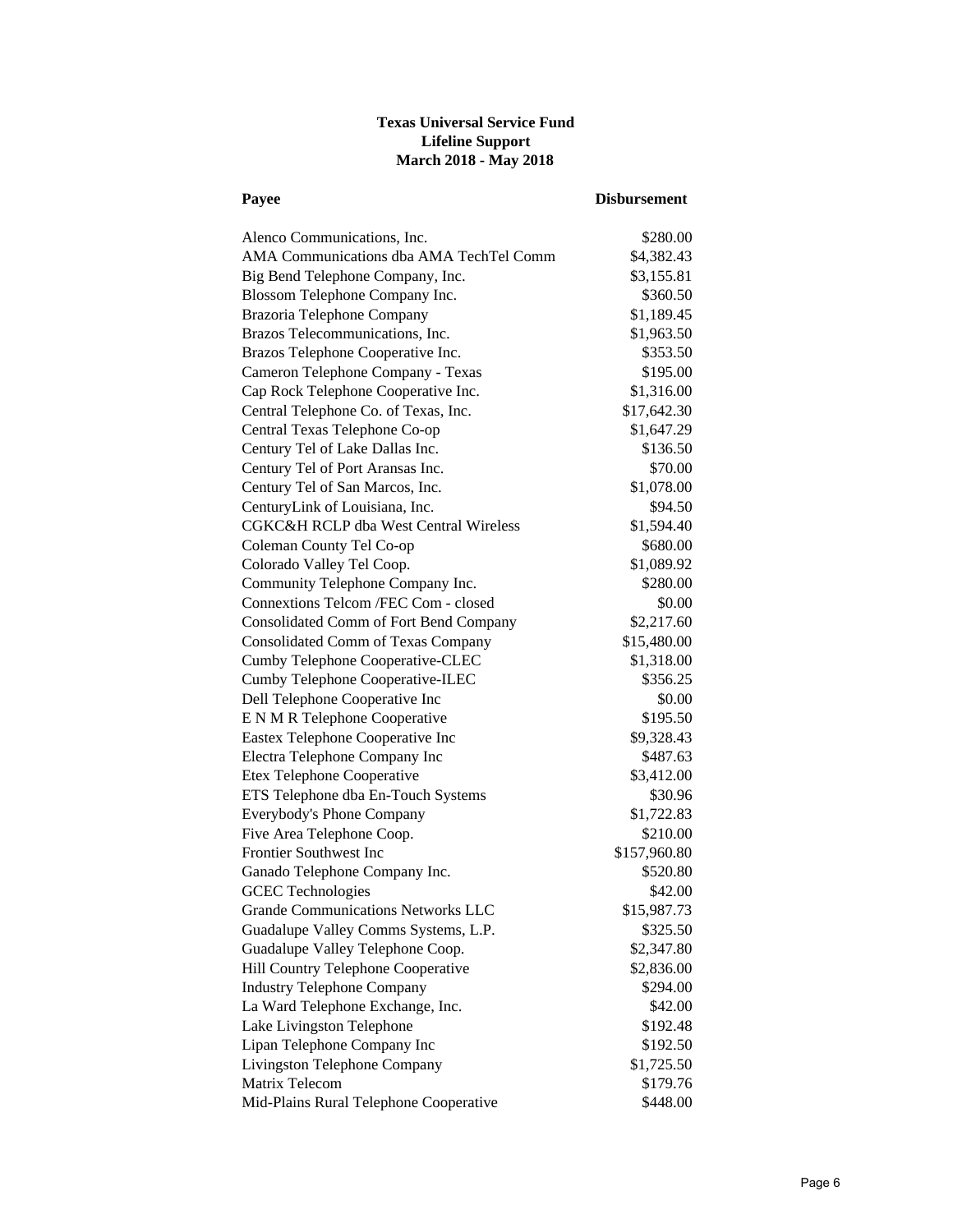# **Texas Universal Service Fund Lifeline Support March 2018 - May 2018**

| Payee                                          | <b>Disbursement</b> |
|------------------------------------------------|---------------------|
| Mid-Tex Cellular Limited                       | \$1,590.00          |
| Muenster Telephone Corporation of Texas        | \$579.60            |
| North Texas Telephone Company                  | \$157.25            |
| NTS Communications Inc.                        | \$3,054.20          |
| NTS Telephone Company LLC                      | \$384.80            |
| Panhandle Telecommunication Systems, Inc       | \$793.10            |
| Panhandle Telephone Cooperative Inc.           | \$3.50              |
| Pathwayz Communications Inc.                   | \$159.75            |
| Peoples Telephone Cooperative                  | \$2,956.56          |
| Poka-Lambro Telephone Cooperative Inc.         | \$369.75            |
| Riviera Telephone Company                      | \$444.00            |
| Santa Rosa Telephone Cooperative - CLEC        | \$3,285.70          |
| Santa Rosa Telephone Cooperative Inc.          | \$521.50            |
| Smartcom Telephone LLC                         | \$166.92            |
| South Plains Telephone Cooperative Inc.        | \$1,157.84          |
| Southwest Arkansas Telephone Cooperative       | \$238.00            |
| Southwest Texas Telephone Company              | \$1,022.00          |
| Southwestern Bell Telephone Company            | \$912,620.70        |
| <b>Tatum Telephone Company</b>                 | \$394.41            |
| Taylor Telephone Cooperative Inc               | \$1,835.70          |
| Texas RSA 15B2 Limited Partnership             | \$454.00            |
| Texas Windstream, Inc. fka Alltel              | \$2,689.76          |
| <b>Totelcom Communications, LLC</b>            | \$1,300.50          |
| United Telephone Co of Texas                   | \$23,300.16         |
| Valley Telephone Cooperative, Inc.             | \$1,713.92          |
| Valor Telecom of TX, dba Windstream SW         | \$63,615.88         |
| VTX Communications, LLC - fka VTX Telecom, LLC | \$3,880.20          |
| Web Fire Communications Inc.                   | \$25.68             |
| West Central Wireless (C T Cube, LLC)          | \$4,575.10          |
| West Plains Telecommunications Inc.            | \$1,949.50          |
| West Texas Rural Telephone Cooperative         | \$184.00            |
| Wes-Tex Telecommunications, Inc. CLEC          | \$305.11            |
| Wes-Texas Telephone Cooperative Inc.           | \$173.69            |
| Windstream Communications Kerrville, LP        | \$1,567.53          |
| Windstream Sugar Land, Inc                     | \$5,041.19          |
| WT Services, Inc.                              | \$2,137.70          |
| XIT Rural Telephone Cooperative Inc.           | \$206.50            |
| XIT Telecommunications & Technology Inc.       | \$576.80            |

**Total \$1,300,795.67**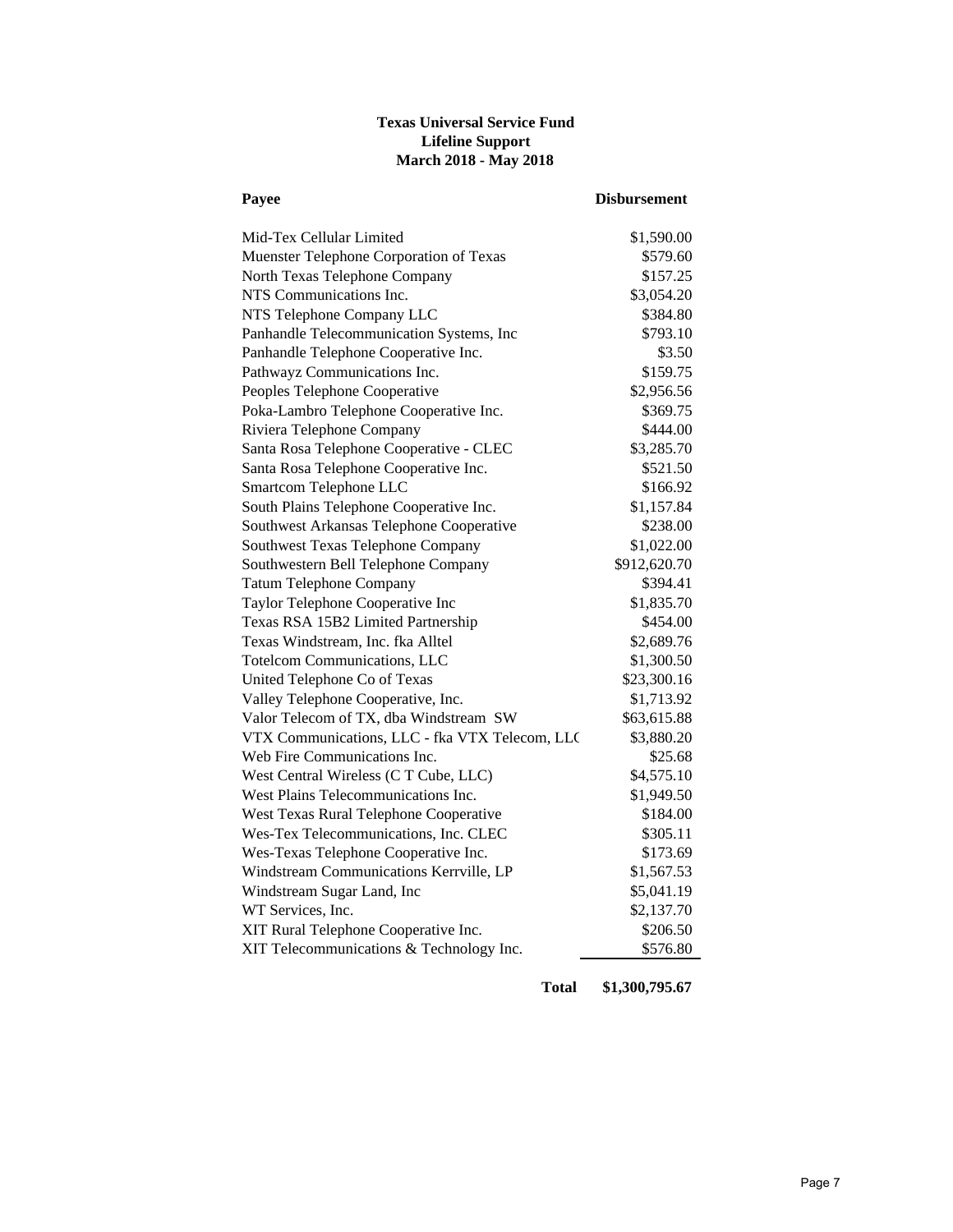# **Texas Universal Service Fund High Cost Support March 2018 - May 2018**

| Payee                                          | <b>Disbursement</b> |
|------------------------------------------------|---------------------|
| AMA Communications dba AMA TechTel Comm        | \$3,048,572.39      |
| Central Telephone Co. of Texas, Inc.           | \$1,795,163.36      |
| CGKC&H RCLP dba West Central Wireless          | \$395,427.12        |
| Cumby Telephone Cooperative-CLEC               | \$332,919.81        |
| DialTone Services, LP                          | \$1,340,147.86      |
| ETS Telephone dba En-Touch Systems             | \$29,943.36         |
| Evolve Cellular Inc. dba Evolve Broadband      | \$19,933.92         |
| <b>GCEC</b> Technologies                       | \$4,519.64          |
| Guadalupe Valley Comms Systems, L.P.           | \$18,889.26         |
| Mid-Tex Cellular Limited                       | \$54,278.54         |
| Panhandle Telecommunication Systems, Inc.      | \$155,854.10        |
| Santa Rosa Telephone Cooperative - CLEC        | \$706,010.29        |
| Texas RSA 15B2 Limited Partnership             | \$66,616.39         |
| United Telephone Co of Texas                   | \$1,745,487.04      |
| Valor Telecom of TX, dba Windstream SW         | \$10,135,656.18     |
| VTX Communications, LLC - fka VTX Telecom, LLC | \$356,583.89        |
| West Central Wireless (C T Cube, LLC)          | \$545,757.20        |
| WT Services, Inc.                              | \$4,195.20          |
| XIT Telecommunications & Technology Inc.       | \$218,136.94        |

**Total \$20,974,092.49**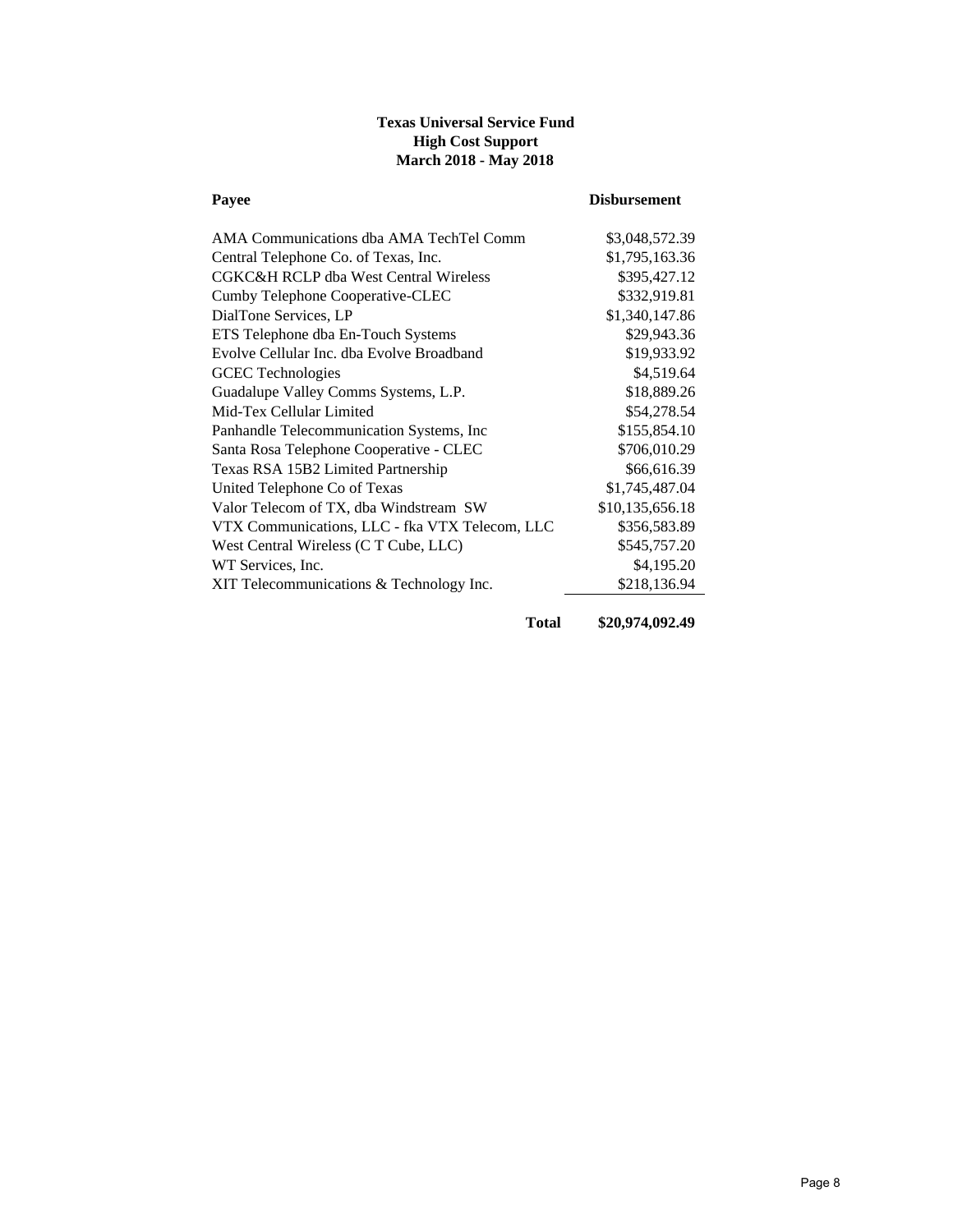# **Texas Universal Service Fund High Cost Uncertificated Support March 2018 - May 2018**

| Payee                                                        | <b>Disbursement</b>    |
|--------------------------------------------------------------|------------------------|
| DialTone Services, LP<br>Southwestern Bell Telephone Company | \$51,900.99<br>\$34.72 |
|                                                              |                        |

**Total \$51,935.71**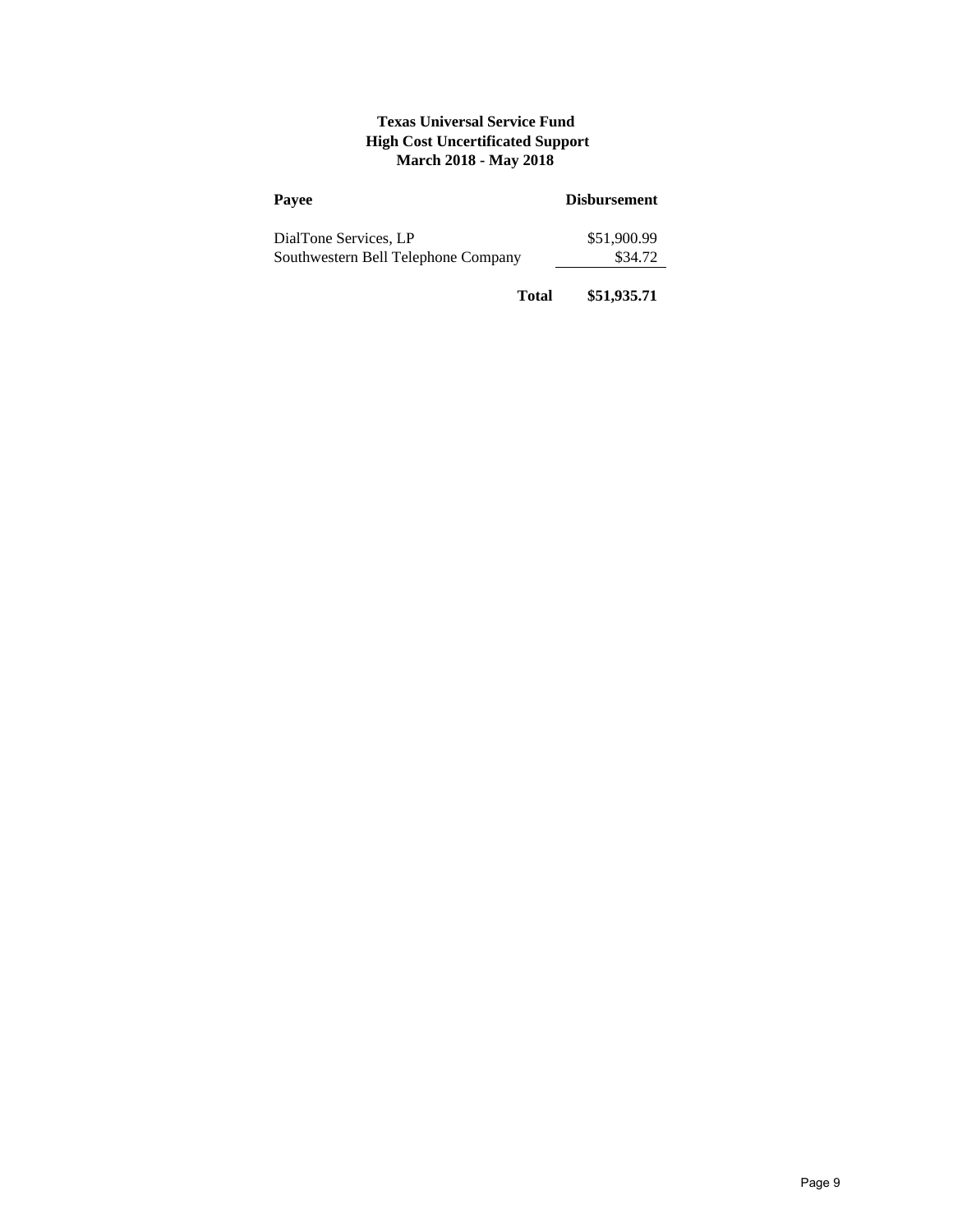# **Texas Universal Service Fund IntraLATA Support March 2018 - May 2018**

| Pavee                               | <b>Disbursement</b> |
|-------------------------------------|---------------------|
| Big Bend Telephone Company, Inc.    | \$1,809.99          |
| Brazoria Telephone Company          | \$3,689.16          |
| Brazos Telecommunications, Inc.     | \$5,929.92          |
| Brazos Telephone Cooperative Inc.   | \$2,975.19          |
| Cameron Telephone Company - Texas   | \$2,390.52          |
| Central Texas Telephone Co-op       | \$2,232.54          |
| Eastex Telephone Cooperative Inc    | \$2,000.31          |
| Etex Telephone Cooperative          | \$22,253.94         |
| Ganado Telephone Company Inc.       | \$6,946.80          |
| Guadalupe Valley Telephone Coop.    | \$1,886.67          |
| Hill Country Telephone Cooperative  | \$6,281.58          |
| Southwest Texas Telephone Company   | \$2,523.63          |
| Valley Telephone Cooperative, Inc.  | $(\$368.28)$        |
| West Plains Telecommunications Inc. | \$25,040.85         |
|                                     |                     |

**Total \$85,592.82**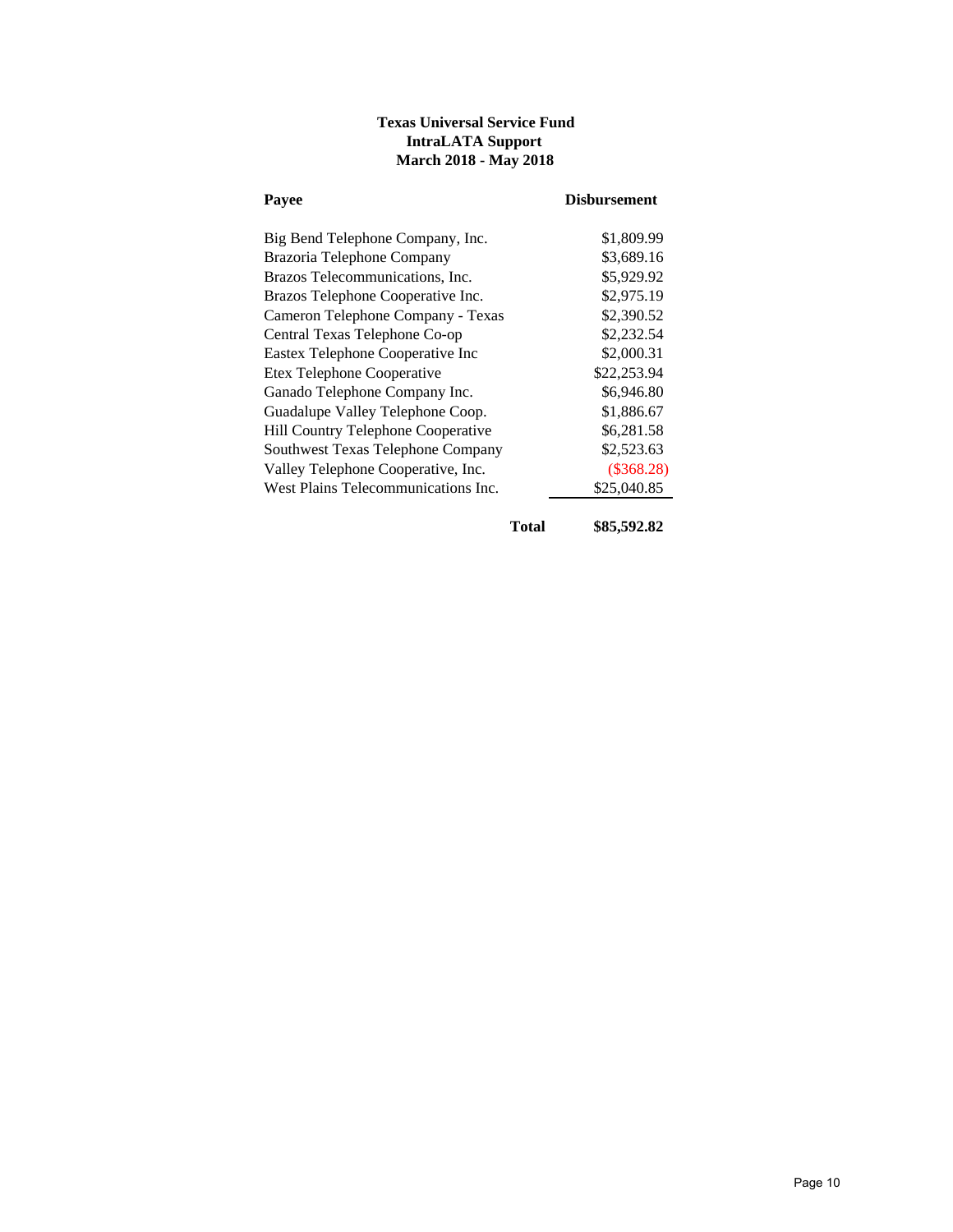# **Texas Universal Service Fund 56.025 FUSF Loss Recovery Support March 2018 - May 2018**

| Payee                                  | <b>Disbursement</b> |
|----------------------------------------|---------------------|
| Alenco Communications, Inc.            | \$162,833.00        |
| Big Bend Telephone Company, Inc.       | \$0.00              |
| <b>Border To Border Communications</b> | \$135,507.00        |
| Dell Telephone Cooperative Inc         | $(\$94,607.00)$     |
| Ganado Telephone Company Inc.          | \$174,955.00        |
| La Ward Telephone Exchange, Inc.       | \$78,051.00         |
| Santa Rosa Telephone Cooperative Inc.  | \$0.00              |
| Valley Telephone Cooperative, Inc.     | \$0.00              |
| XIT Rural Telephone Cooperative Inc.   | \$473,277.00        |

**Total \$930,016.00**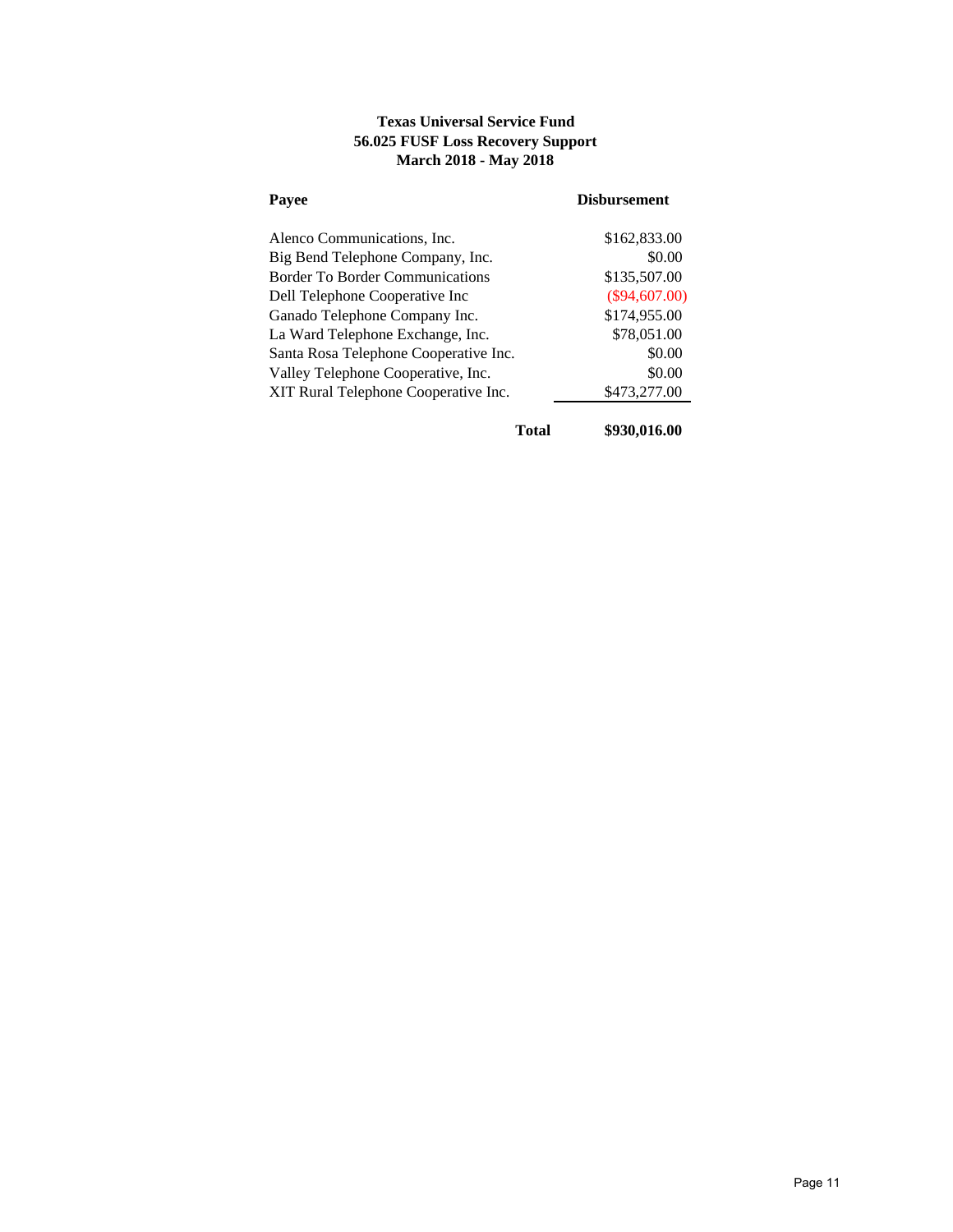# **Texas Universal Service Fund Tel-Assistance Support March 2018 - May 2018**

| Payee                                    | <b>Disbursement</b> |
|------------------------------------------|---------------------|
| Eastex Telephone Cooperative Inc         | \$152.25            |
| Southwest Arkansas Telephone Cooperative | \$19.80             |
| Texas Windstream, Inc. fka Alltel        | \$141.90            |
| Valor Telecom of TX, dba Windstream SW   | \$128.55            |
| Windstream Sugar Land, Inc.              | \$172.29            |
| Total                                    | \$614.79            |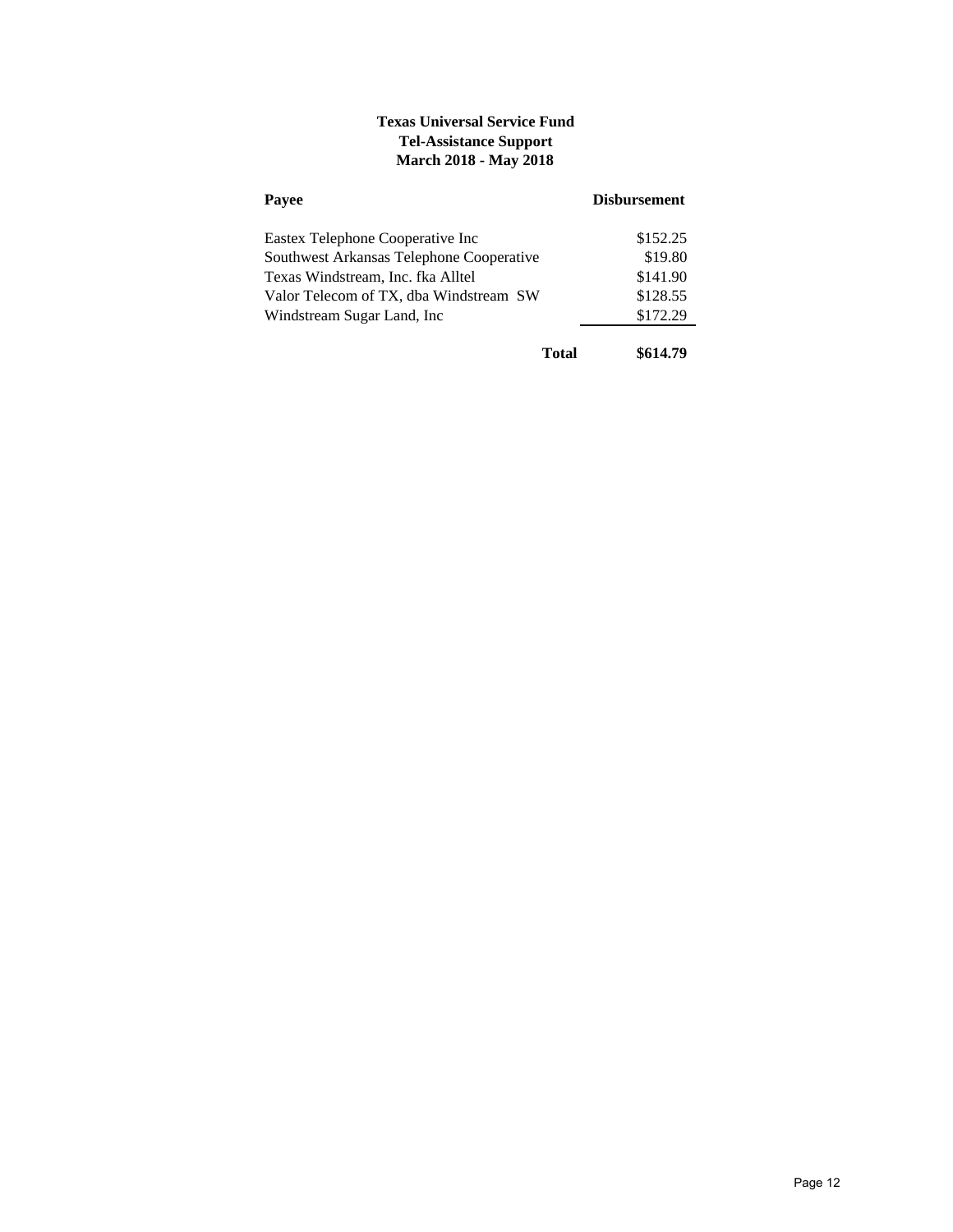#### **Texas Universal Service Fund Texas Telecommunications Relay Service March 2018 - May 2018**

| Payee  |              | <b>Disbursement</b> |
|--------|--------------|---------------------|
| Sprint |              | \$658,279.81        |
|        | <b>Total</b> | \$658,279.81        |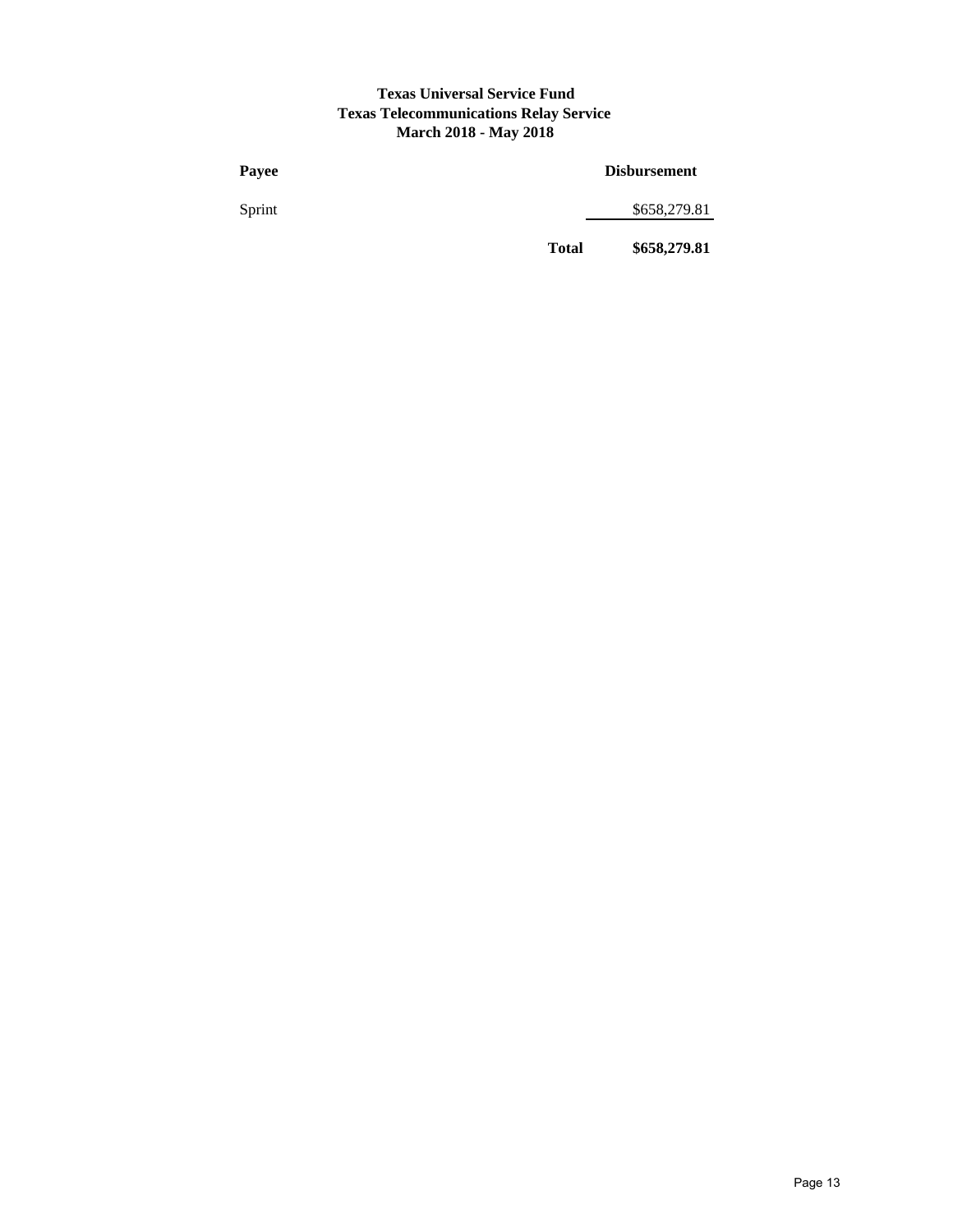## **Texas Universal Service Fund Specialized Telecommunications Assistance Program March 2018 - May 2018**

| Payee                                                           | <b>Disbursement</b>    |
|-----------------------------------------------------------------|------------------------|
| A & D Morgan, INC                                               | \$46,419.82            |
| AFFORDABLE HEARING INC                                          | \$1,728.00             |
| <b>AHL Audiology LLC</b>                                        | \$200.00               |
| Alamo Assistive Technology, LLC                                 | \$53,123.74            |
| ALL DIGITAL COMPUTERS & WIRELESS                                | \$8,118.19             |
| Allison Audiology & Hearing Aid Center P                        | \$1,333.94             |
| Americans for Better Hearing Foundation                         | \$66,631.00            |
| <b>Anderson Audiology</b>                                       | \$120.00               |
| <b>ANTHONY G ATENCIO</b>                                        | \$13,629.00            |
| ARLINGTON AUDIOLOGY INC                                         | \$400.00               |
| ASSISTIVE TECHNOLOGY UNLIMITED                                  | \$426,792.93           |
| <b>Associates of Audiology</b>                                  | \$9,365.95             |
| ATOS MEDICAL INC                                                |                        |
| <b>BARRY KIENHOLZ HEARING AID CENTERS</b>                       | \$1,676.00<br>\$400.00 |
|                                                                 | \$22,290.00            |
| <b>BEK MEDICAL INC</b>                                          |                        |
| <b>Beltone Hearing</b>                                          | \$3,574.93             |
| BETTER HEARING CLINIC INC                                       | \$2,730.00             |
| <b>BILLEDEAUX HEARING CENTER LLC</b>                            | \$1,639.00             |
| BIOMEDICAL ENGINEERING TECHNICIANS INC                          | \$226,725.00           |
| <b>BROOKS HEARING LLC</b>                                       | \$479.95               |
| <b>BROWN HEARING CENTERS</b>                                    | \$27,047.53            |
| <b>CEDAR CREEK HEARING CENTER</b>                               | \$480.00               |
| CENTRAL PARK EAR, NOSE & THROAT LLP<br><b>CLEAR HEARING LLC</b> | \$609.95               |
|                                                                 | \$649.00               |
| Cole Audiology Lab at SFASU                                     | \$200.00               |
| Colorful Hearing                                                | \$200.00               |
| <b>Connect Hearing</b>                                          | \$2,596.00             |
| Copley Hearing Center                                           | \$799.95               |
| <b>D HARDT ENTERPRISES INC</b>                                  | \$2,276.94             |
| Dan Harville                                                    | \$1,298.00             |
| <b>DATECK</b>                                                   | \$74,095.00            |
| DCLC ENTERPRISE LLC                                             | \$10,795.86            |
| DR AMIN MUSANI AUD                                              | \$280.00               |
| Ear Level Communications                                        | \$81,730.74            |
| EL PASO HEARING AID CENTER INC                                  | \$230.00               |
| <b>ESTES AUDIOLOGY PA</b>                                       | \$400.00               |
| Family Hearing Center                                           | \$1,298.00             |
| FOUNTAIN HEAD MARKETING INC                                     | \$419.00               |
| <b>GEMMA WALL LLC</b>                                           | \$11,090.69            |
| Gomer Hearing LLC                                               | \$849.00               |
| <b>GREEN PLANET DISTRIBUTION LLC</b>                            | \$8,694.25             |
| <b>GUDS COMMUNICATIONS LLC</b>                                  | \$25,167.00            |
| HARRIS COMMUNICATIONS INC                                       | \$150.00               |
| HEAR AGAIN HEARING AIDS                                         | \$200.00               |
| Hear Life Hearing Care                                          | \$649.00               |
| HEARD IT THROUGH THE GRAPEVINE AUDIOLOGY                        | \$430.00               |
| HEARING AID COMPANY OF TEXAS                                    | \$904.75               |
| Hearing Aid Specialists LLC                                     | \$1,947.00             |
| Hearing Aid Specialists, LLC                                    | \$1,528.00             |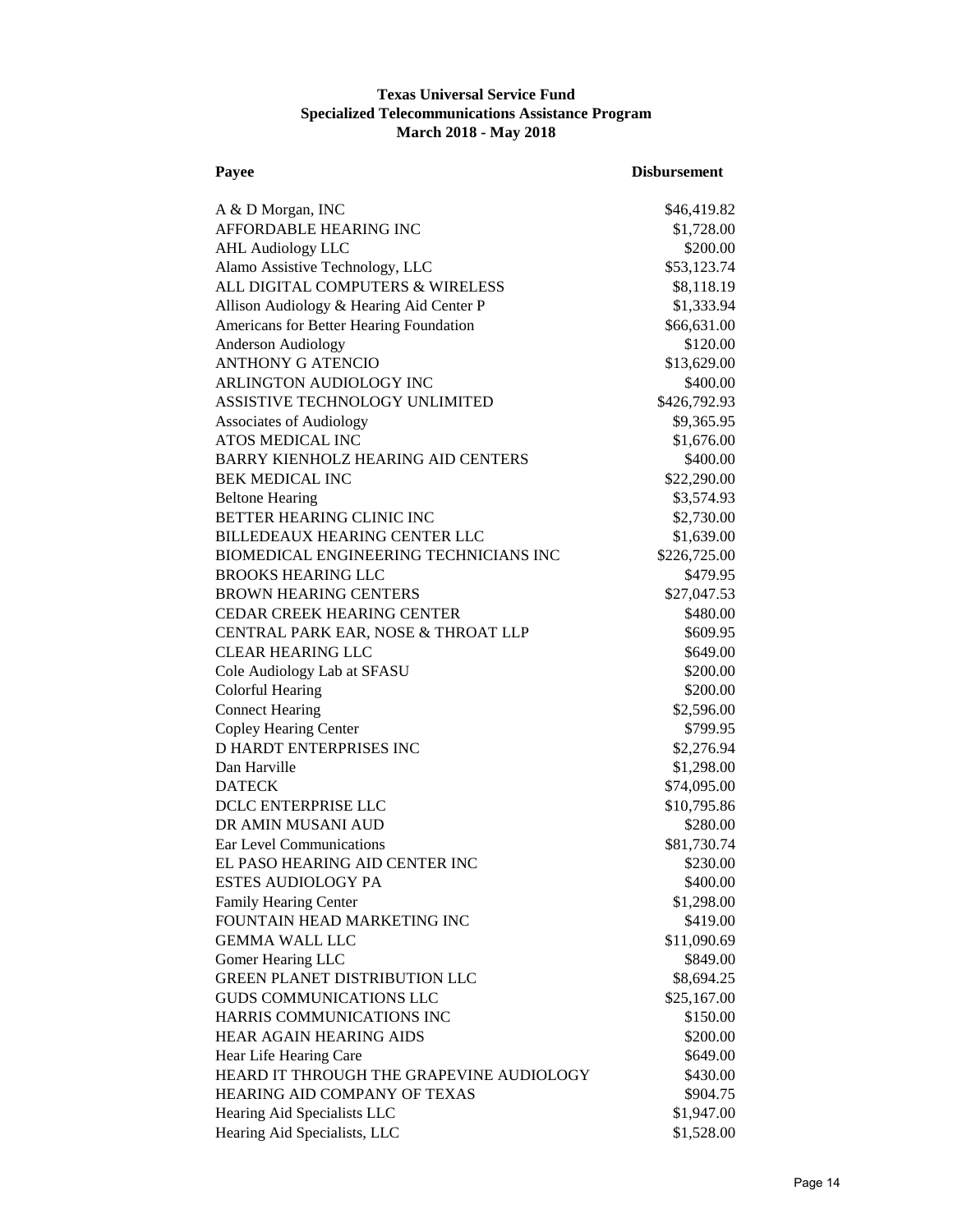## **Texas Universal Service Fund Specialized Telecommunications Assistance Program March 2018 - May 2018**

| Payee                                       | <b>Disbursement</b> |
|---------------------------------------------|---------------------|
| <b>HEARING AIDS INC</b>                     | \$230.00            |
| Hearing Partners of Texas                   | \$634.00            |
| HEARING SOLUTIONS INC                       | \$263.57            |
| HELPING PEOPLE HEAR INC                     | \$3,894.00          |
| Hemphill Hearing Center                     | \$199.89            |
| HILL COUNTRY AUDIOLOGY SERVICE              | \$702.38            |
| HITEC GROUP INTERNATIONAL INC               | \$112,361.85        |
| ImproveAbility LLC                          | \$68,815.95         |
| JACK JONES HEARING CENTERS INC              | \$38,349.93         |
| Jack Jordan Jones Enterprises, Inc          | \$7,279.94          |
| Jack Jordan Jones Enterprises, Inc.         | \$1,109.00          |
| <b>JAMES D STEELE INC</b>                   | \$3,001.99          |
| JL Miguez Inc                               | \$3,557.38          |
| <b>KERRY ORMSON EDD AUD</b>                 | \$599.75            |
| Kisa Kares LLC                              | \$80,734.77         |
| <b>LAUDER ENTERPRISES INC</b>               | \$2,514.00          |
| Laura A Carr                                | \$13,944.24         |
| LIFETIME HEARING CARE INC                   | \$9,646.00          |
| LINGRAPHICARE AMERICA INC                   | \$13,020.00         |
| LIVE BETTER ENTERPRISES LLC                 | \$3,440.00          |
| LIVINGSTON HEARING AID CENTER INC           | \$3,370.00          |
| MARILYN M HINRICHS AUD                      | \$2,907.00          |
| METX, LLC                                   | \$5,934.65          |
| MICHAEL W CASSELL CORPORATION               | \$24,334.75         |
| <b>MORACARE</b>                             | \$1,272.75          |
| MORAYO COMMUNICATIONS                       | \$1,947.00          |
| New Sound Solutions, PA                     | \$200.00            |
| NORTH HOUSTON HEARING SOLUTIONS LLC         | \$20,968.00         |
| NORTHEAST HOUSTON HEARING SERVICES INC      | \$859.94            |
| NORTHLAND HEARING CENTERS INC.              | \$62,134.58         |
| PHASE Seminars LLC                          | \$14,927.00         |
| PRENTKE ROMICH COMPANY                      | \$70,895.00         |
| Professional Hearing Aid Center             | \$279.85            |
| <b>SALLY E MUHLBACH AUD PLLC</b>            | \$1,910.00          |
| SCARBOROUGH HEARING AIDS                    | \$200.00            |
| SPRINT SOLUTIONS INC                        | \$9,555.86          |
| <b>TELTEX INC</b>                           | \$19,915.33         |
| <b>Texas Adaptive Communication Devices</b> | \$50,641.77         |
| TEXAS PROFESSIONAL HEARING CENTER INC       | \$611.25            |
| THE HEARING PLACE OF TEXAS LLC              | \$200.00            |
| THE NEXT STEP INC                           | \$7,139.00          |
| TOBII DYNAVOX LLC                           | \$438,800.89        |
| TTUHSC SPEECH AND HEARING CLINIC            | \$850.00            |
| TURNING POINT THERAPY & TECHNOLOGY INC      | \$15,408.48         |
| TY J MANUEL                                 | \$989.82            |
| TZB & RJB ENTERPRISES LLC                   | \$65,235.38         |
| <b>UNCLE PERRY LLC</b>                      | \$3,484.00          |
| VALLEY ASSOCIATION FOR INDEPENDENT LIVIN    | \$15,388.85         |
| WILSONS HEARING AID SERVICE                 | \$1,129.00          |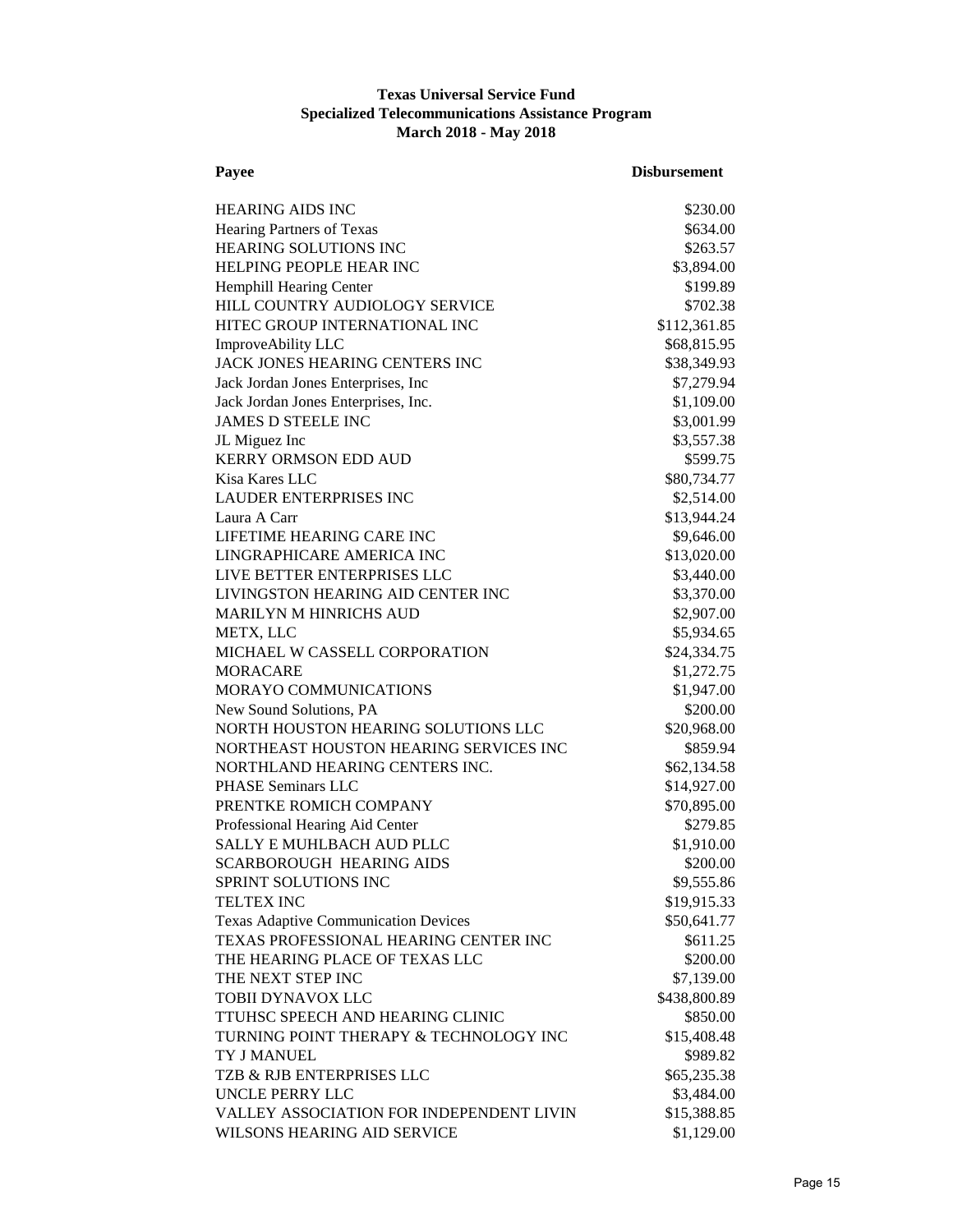#### **Texas Universal Service Fund Specialized Telecommunications Assistance Program March 2018 - May 2018**

| Payee          |              | <b>Disbursement</b> |
|----------------|--------------|---------------------|
| WORDS PLUS INC |              | \$33,365.00         |
| XINGSU ZHU     |              | \$4,098.50          |
| YDLG LLC       |              | \$8,128.79          |
|                | <b>Total</b> | \$2,395,774.19      |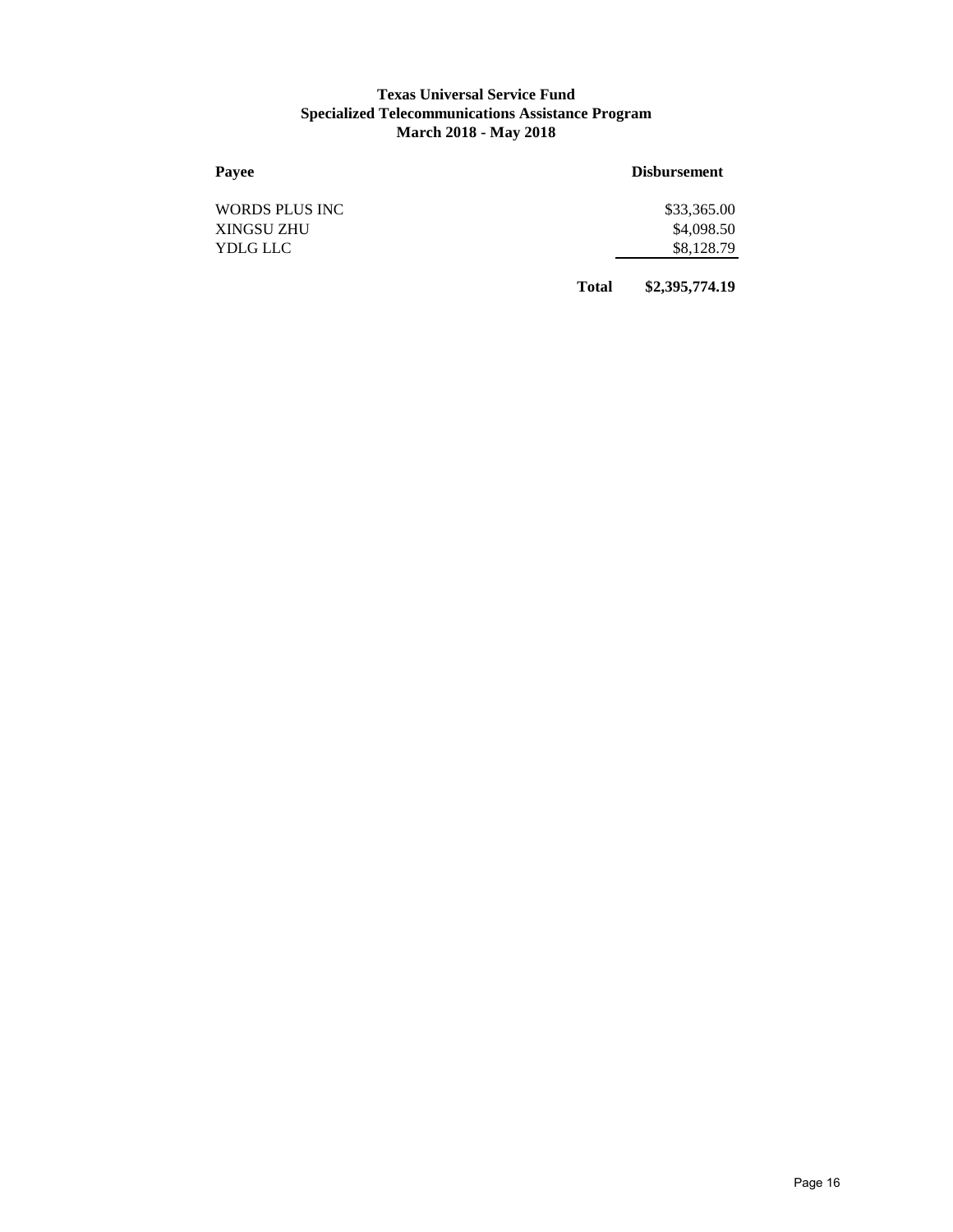## **Texas Universal Service Fund Specialized Telecommunications Assistance Program Refunds March 2018 - May 2018**

| Payee                        |       | <b>Disbursement</b> |  |
|------------------------------|-------|---------------------|--|
| Newsound Hearing Aid Centers |       | \$649.00            |  |
| Newsound Hearing Aid Centers |       | \$329.94            |  |
|                              | Total | \$978.94            |  |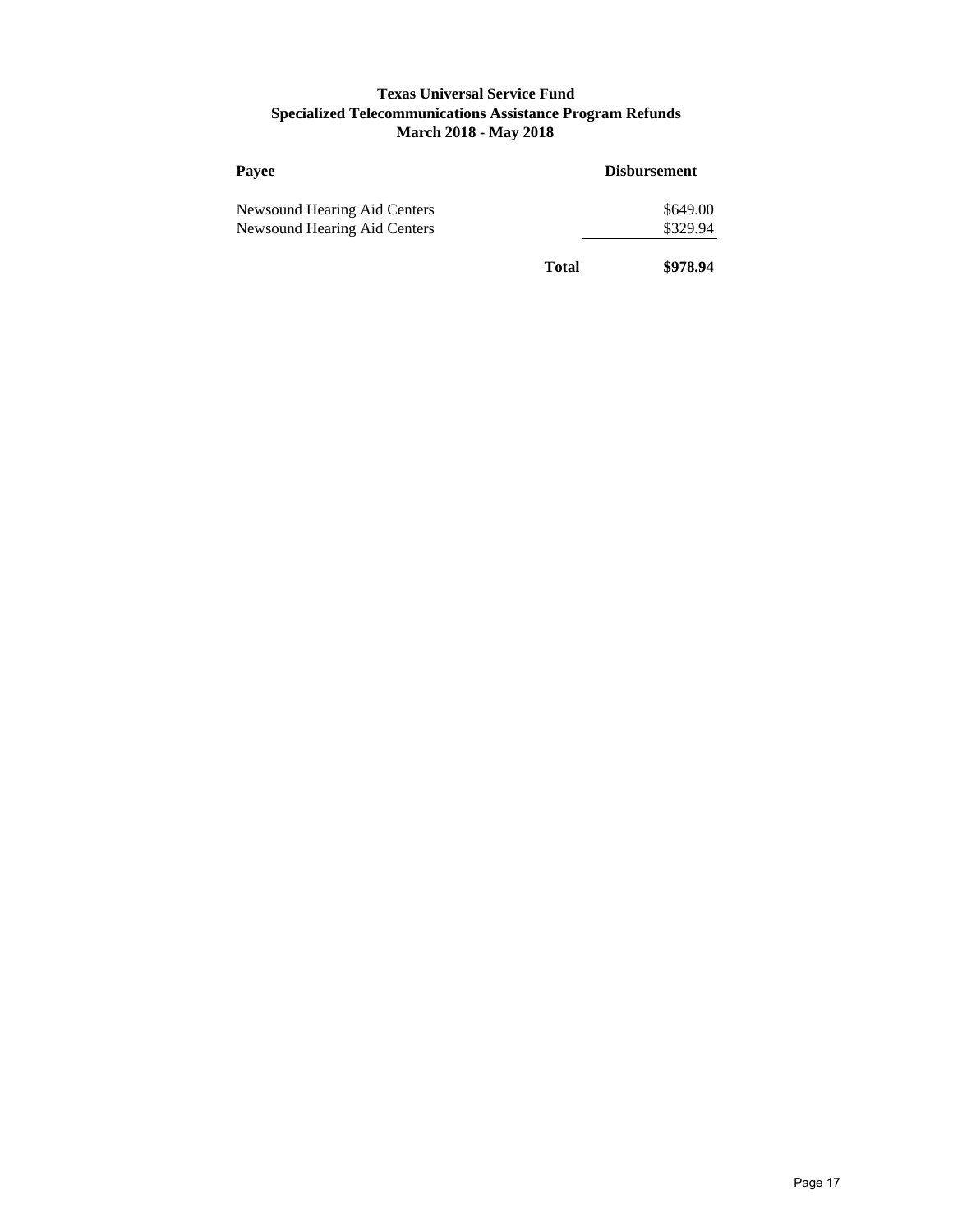#### **Texas Universal Service Fund Audio Newspaper Program March 2018 - May 2018**

| Payee                            |       | <b>Disbursement</b> |
|----------------------------------|-------|---------------------|
| National Federation of the Blind |       | \$159,941.68        |
|                                  | Total | \$159,941.68        |

Page 18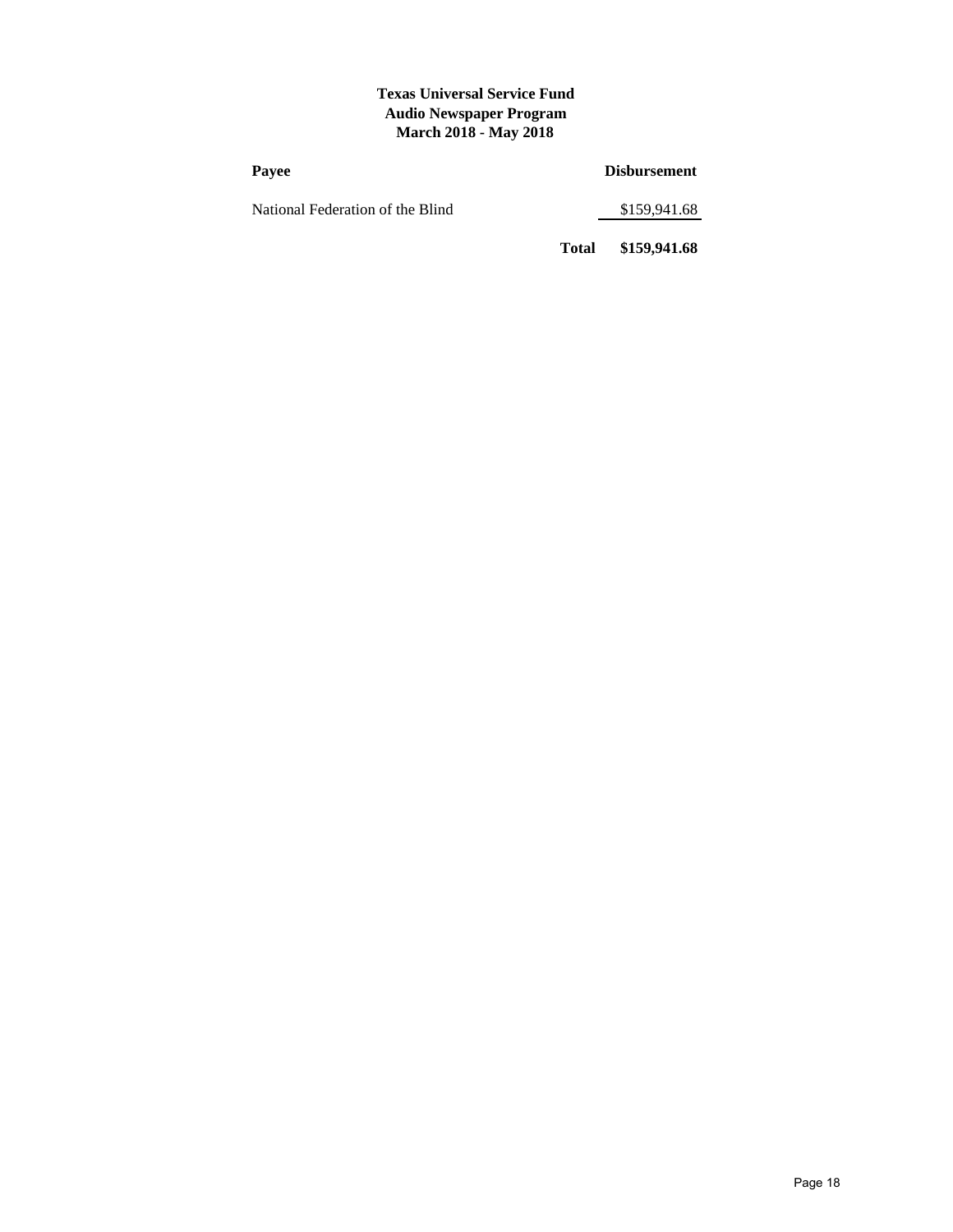### **Texas Universal Service Fund Texas Commission for the Deaf and Hard of Hearing March 2018 - May 2018**

| Pavee                                           |              | <b>Disbursement</b> |
|-------------------------------------------------|--------------|---------------------|
| Department of Assistive Rehabilitation Services | \$146,305.41 |                     |
|                                                 | <b>Total</b> | \$146,305.41        |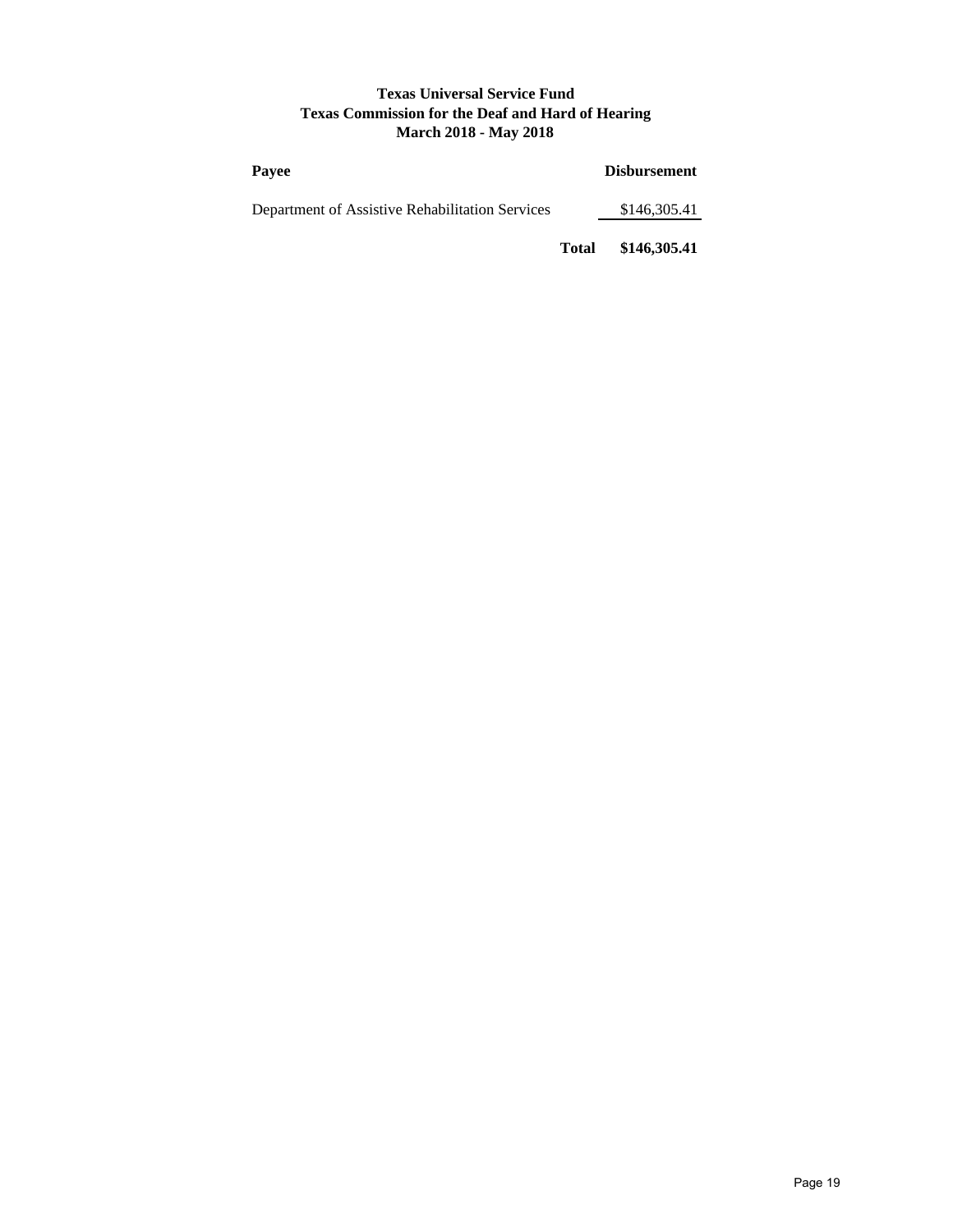#### **Texas Universal Service Fund Texas Low Income Discount Administrator March 2018 - May 2018**

| Payee |              | <b>Disbursement</b> |  |  |
|-------|--------------|---------------------|--|--|
| Solix |              | \$2,725,621.68      |  |  |
|       | <b>Total</b> | \$2,725,621.68      |  |  |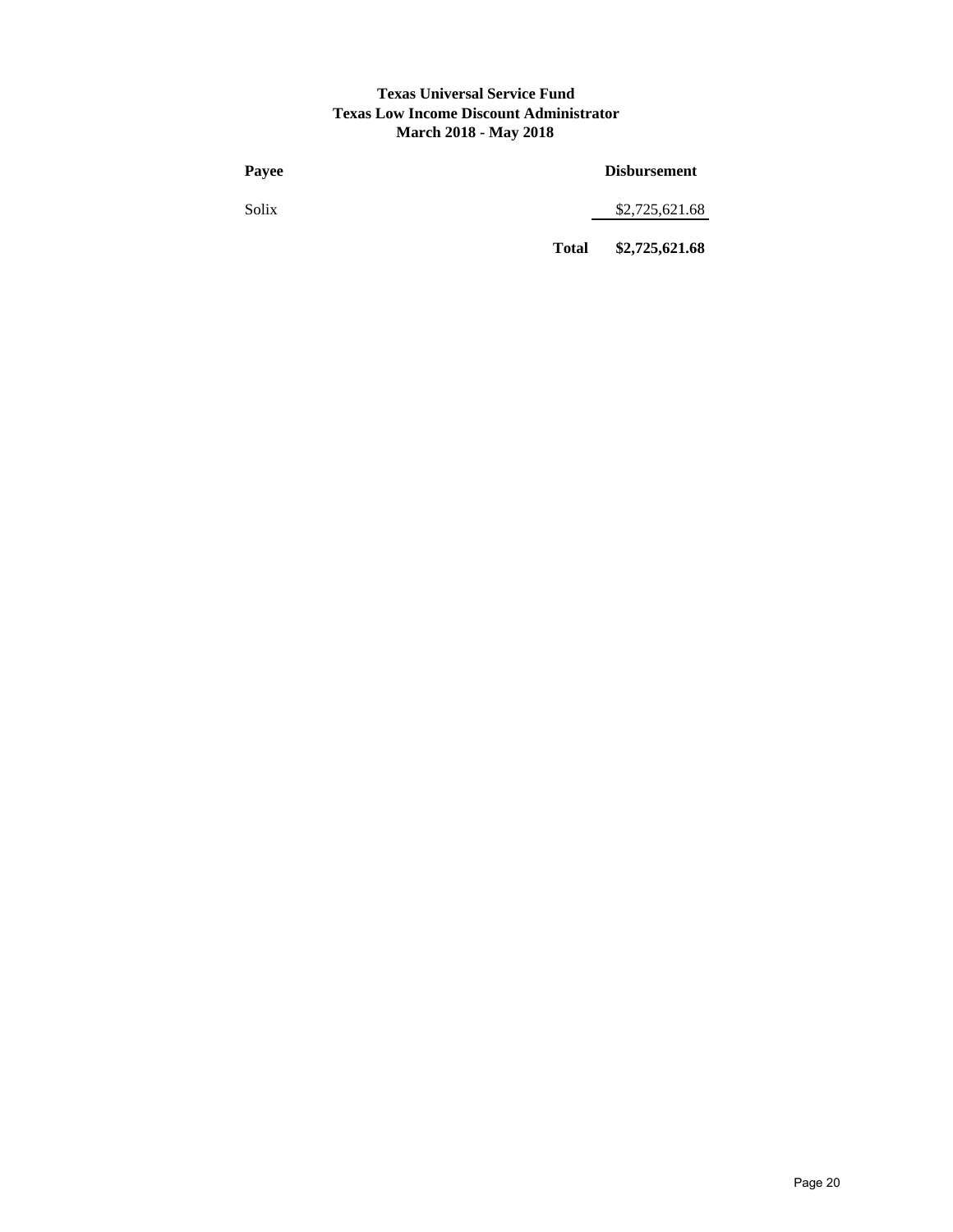#### **Texas Universal Service Fund Public Utility Commission of Texas March 2018 - May 2018**

| Payee                              |              | <b>Disbursement</b> |
|------------------------------------|--------------|---------------------|
| Public Utility Commission of Texas |              | \$169,066.98        |
|                                    | <b>Total</b> | \$169,066.98        |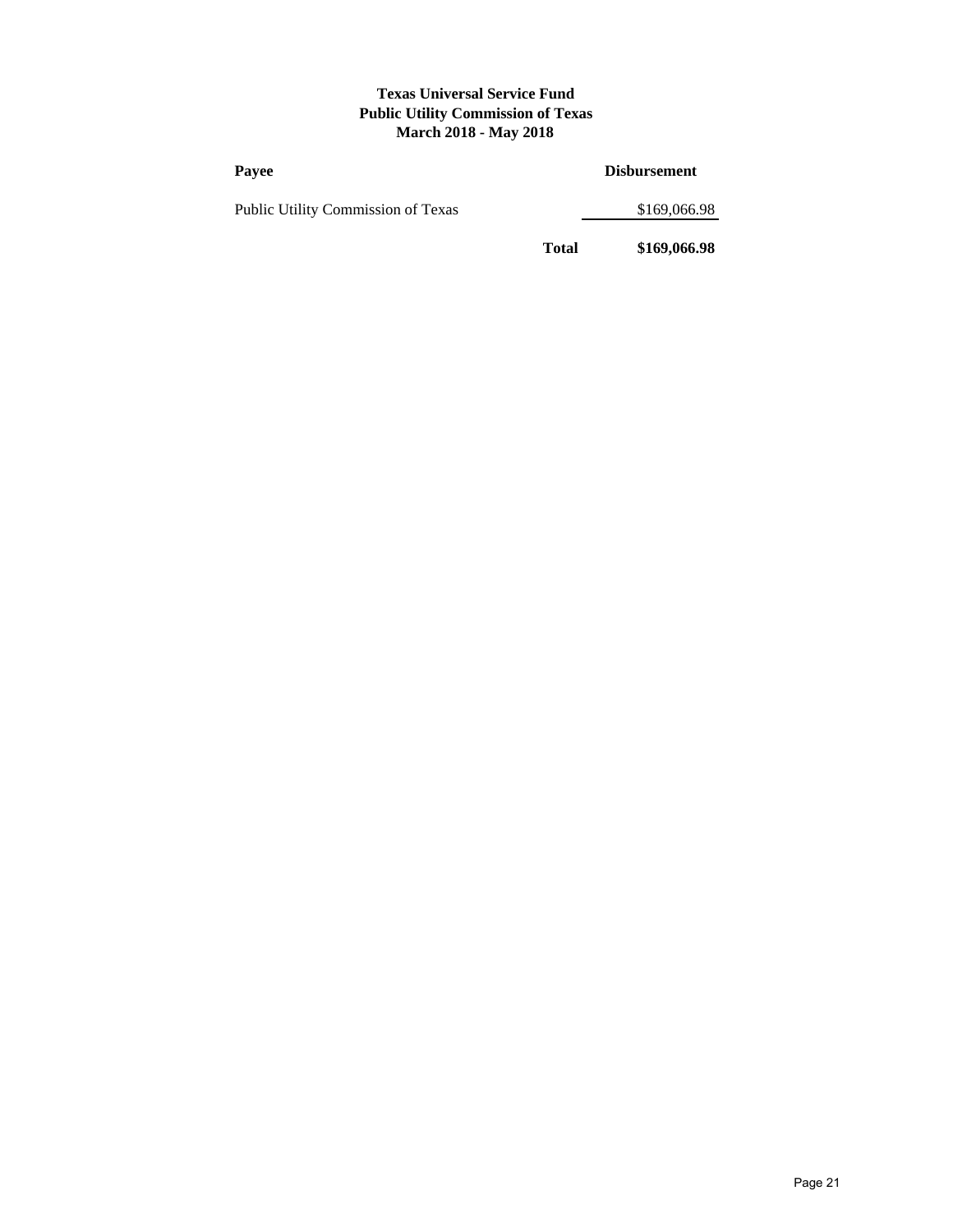# **Texas Universal Service Fund Account Receivable Refunds March 2018 - May 2018**

| Payee                                    | <b>Disbursement</b> |
|------------------------------------------|---------------------|
| <b>Austin Corp Springhill Suites</b>     | \$3.76              |
| Dallas Marriott Market Center            | \$51.95             |
| <b>DFW Operating Company</b>             | \$14.86             |
| Grapevine Lodging Partners, LP           | \$20.83             |
| <b>Hilton Houston Post Oak</b>           | \$41.48             |
| Holiday Inn Express - Vernon             | \$4.74              |
| Shree Ganeshkrupa dba Best Western       | \$19.29             |
| Teklinks Inc.                            | \$72.73             |
| Telstra, Inc. - Closed                   | \$659.41            |
| The Landing at Seven Coves Condo Co      | \$3.38              |
| The Stonebriar Hotel LLC, dba The Westin | \$6.54              |
| VacationResorts Interntl/SaidaRoyal IOC  | \$20.39             |
| <b>Total</b>                             | \$919.36            |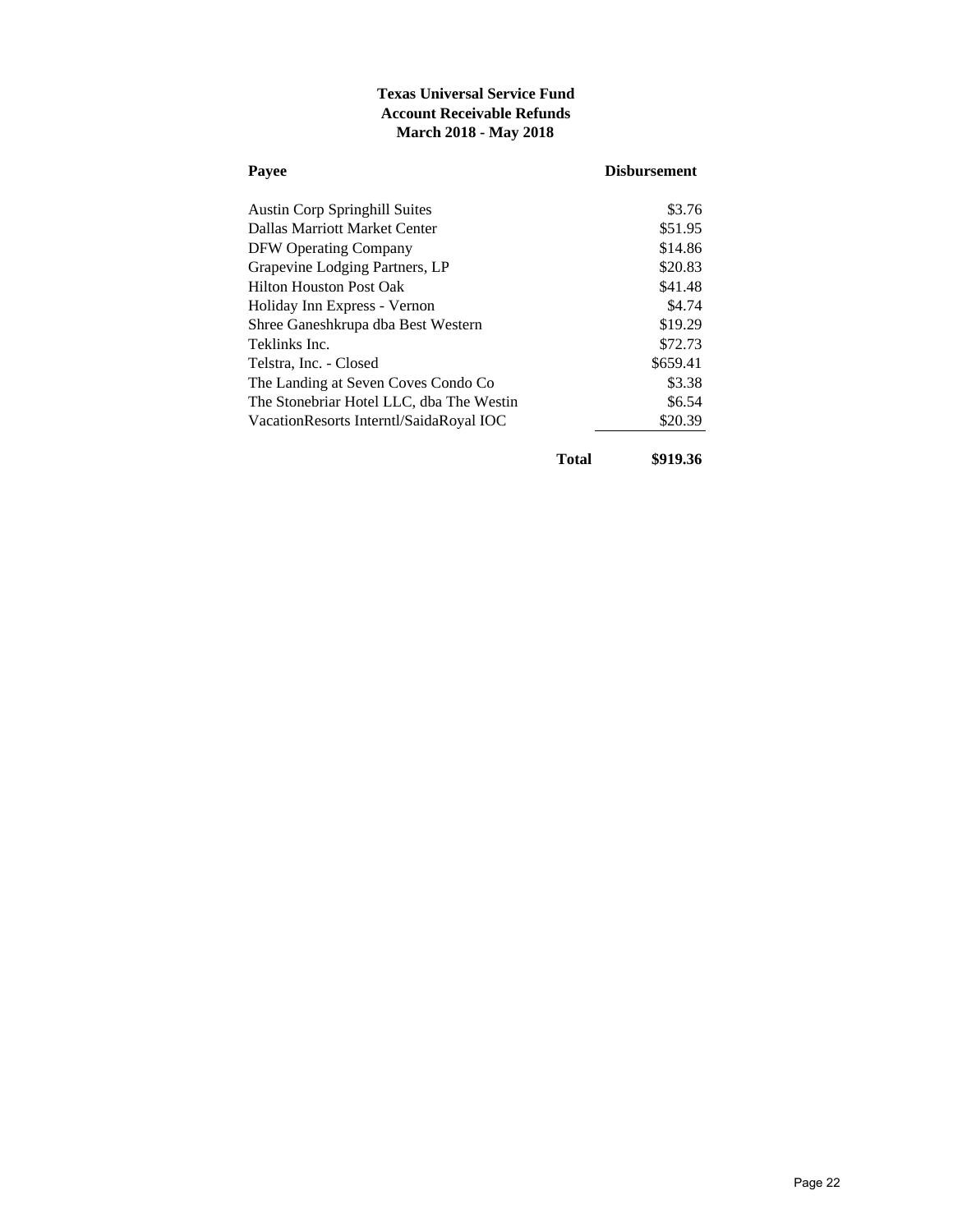# **Texas Universal Service Fund Texas Universal Service Fund Administrative Fee March 2018 - May 2018**

| Payee |              | <b>Disbursement</b> |
|-------|--------------|---------------------|
| Solix |              | \$224,596.00        |
|       | <b>Total</b> | \$224,596.00        |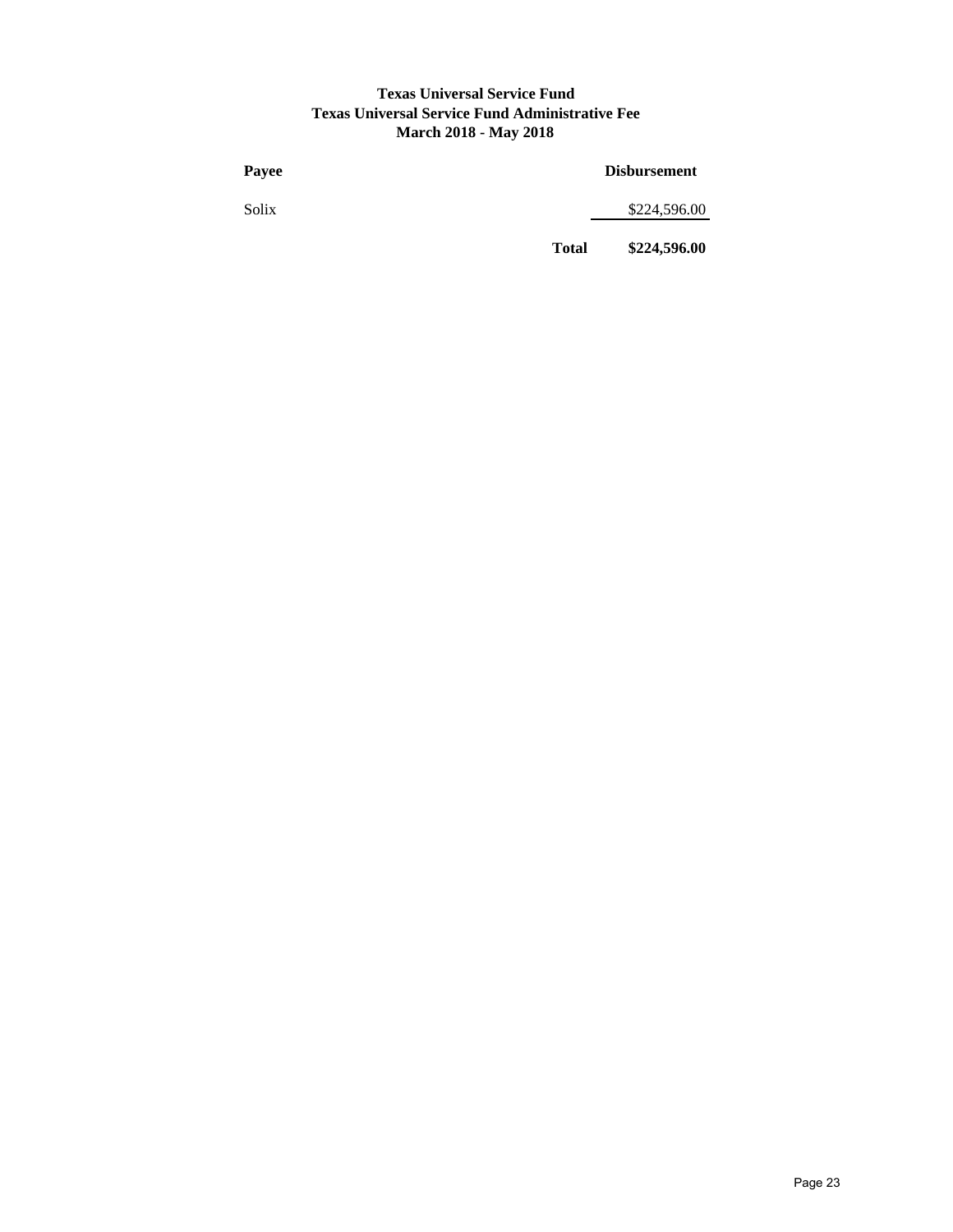#### **Texas Universal Service Fund Texas USF External Audit March 2018 - May 2018**

| Payee        | <b>Disbursement</b> |             |  |
|--------------|---------------------|-------------|--|
| Hurlbert CPA |                     | \$16,800.00 |  |
|              | <b>Total</b>        | \$16,800.00 |  |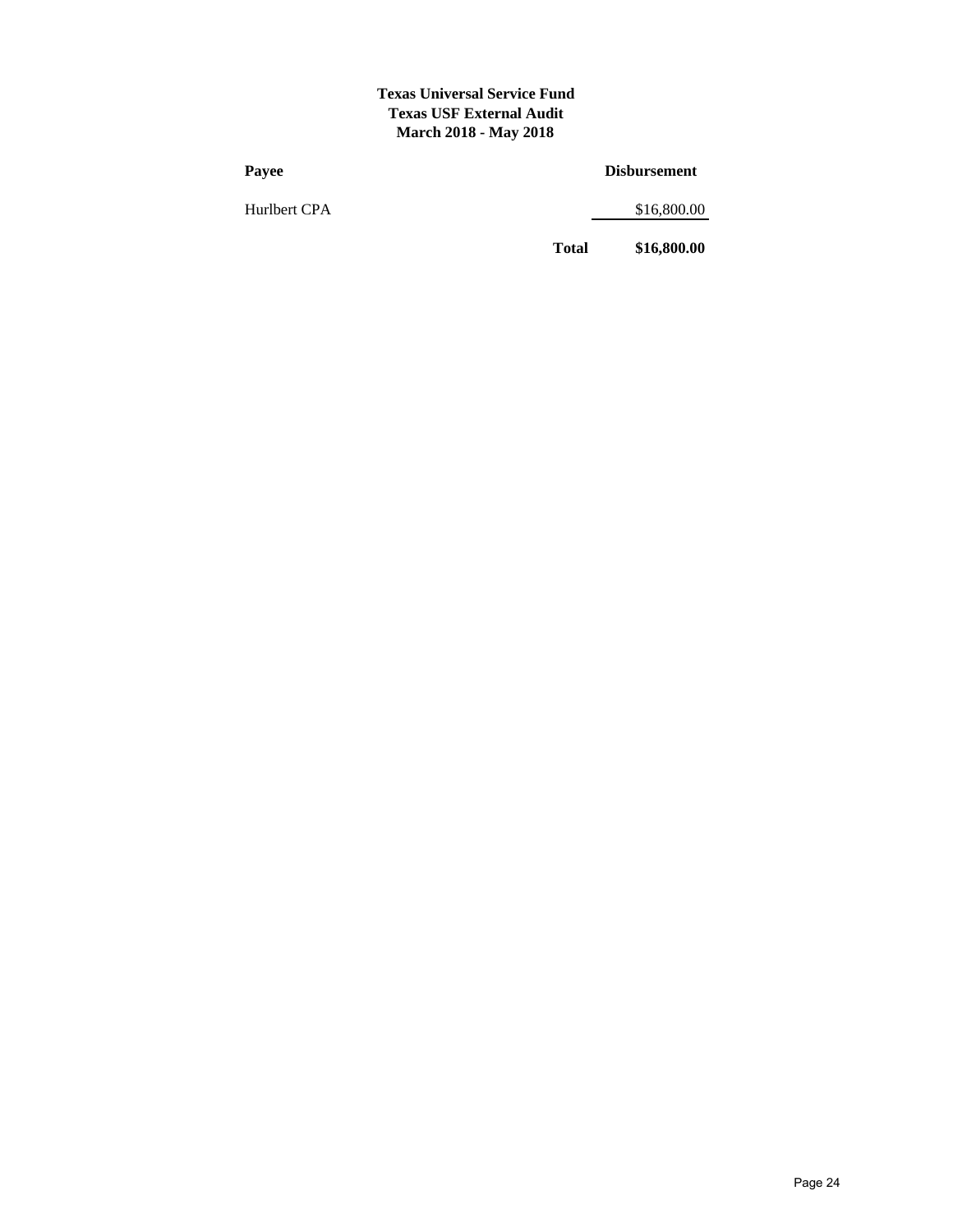### **Texas Universal Service Fund Texas USF Unclaimed Funds March 2018 - May 2018**

| Payee            |              | <b>Disbursement</b> |
|------------------|--------------|---------------------|
| None the Quarter |              | \$0.00              |
|                  | <b>Total</b> | \$0.00              |